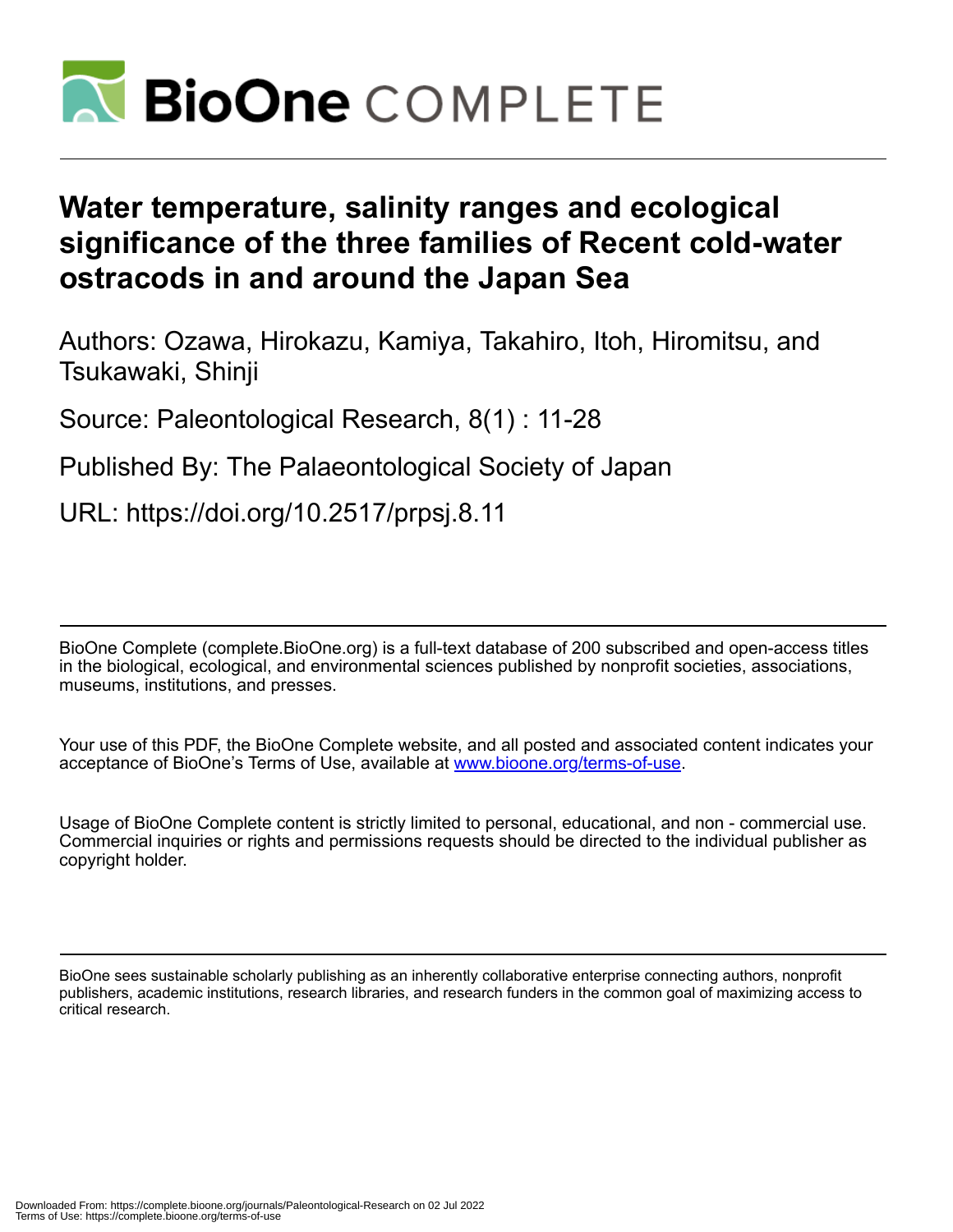# Water temperature, salinity ranges and ecological significance of the three families of Recent cold-water ostracods in and around the Japan Sea

## HIROKAZU OZAWA1, TAKAHIRO KAMIYA2, HIROMITSU ITOH3 AND SHINJI TSUKAWAKI4

1Department of Geology, National Science Museum, Tokyo, 3-23-1 Hyakunin-cho, Shinjuku-ku, Tokyo 169-0073, Japan (e-mail: ozawahi@kahaku.go.jp)

2Department of Earth Sciences, Faculty of Science, Kanazawa University, Kanazawa 920-1192, Japan

3Higashiome 3-25-19, Ome, Tokyo 198-0042, Japan

4Division of Eco-Technology, Institute of Nature and Environmental Technology, Kanazawa University, Kanazawa 920-1192, Japan

Received February 27, 2003; Revised manuscript accepted September 23, 2003

Abstract. Water temperature (T) and salinity (S) ranges for the modern distribution of relict species of cold-water ostracods in and around the Japan Sea are summarized. These results provide new information on the ecology of species in the Omma-Manganji ostracod fauna and their survival through Pleistocene environmental changes. Fourteen representative species of this fauna belonging to the three families Hemicytheridae, Cytheruridae and Eucytheridae are discussed. The summer T-S habitat requirements were divided into three species groups: (a) Japan open sea-inner bay  $(0-20\degree C, 30-34\degree\%)$ ; 9 species); (b) Japan-Alaska open sea (around  $5^{\circ}C$ , 31–34‰; 1 species); (c) Japan open sea (0–20 $^{\circ}C$ , around 34‰; 4 species). The winter T-S of these three species groups falls in a single range of  $0-5^\circ$ C and  $30-34\%$ . Their summer T-S conditions are characterized by a wide range either for T or S or both. The summer T range of most species reflects the Tsushima Warm Current water in summer. The winter T range of all the species corresponds to the coldest Japan Sea Intermediate-Proper Water through the year. The large T range difference between summer and winter is a remarkable character of most species. It is clear that most of these species examined here also live in temperatures as high as 20˚C, but are generally cold-water species as a whole. The winter low T (less than 5˚C) is considered to be critical for the survival of all of these species. These species were interpreted as having survived the cyclic environmental changes between glacial and interglacial periods by expansion or contraction of their distribution. Group (a) species can inhabit various T-S environments in summer. Furthermore, they can probably breed and maintain their populations, even in small areas such as the restricted inner bay, when suitable open sea conditions were lost. Group (b) species have only recently migrated to the low T-S region in the Northeast Pacific, and low T regions of deeper areas of the eastern Japan Sea where only a few species live. Group (c) species invaded the newly appearing T-S condition in the shallow-open areas of the Japan Sea, and have flourished, replacing the extinct species during the Pleistocene. Their wide T-S tolerance is considered to be the most advantageous factor for survival through the Pleistocene environmental fluctuations in the Japan Sea, linked with the glacio-eustatic sea-level changes.

#### Key words: cold-water ostracods, ecology, Japan Sea, Omma-Manganji fauna, Recent, relict species, water temperature-salinity range

#### Introduction

Recognizing the responses of the world's ecosystems to Quaternary climate oscillation provides key insights for modeling potential future human-induced climatic changes on the world's biotas (e.g. Cronin, 1999; Cronin et al., 1999). Thus, investigations of past faunas, for example, of the migration, extinction and survival of cryophilic species, in response to climatic warming events, have become increasingly important. The Japan Sea and its fauna are particularly suitable for investigations of the biotic responses to the oceanic environmental changes during the Quaternary. This is due to the fact that the region is a typical semiclosed marginal sea, located at middle latitudes where the oceanic conditions change in response to the glacio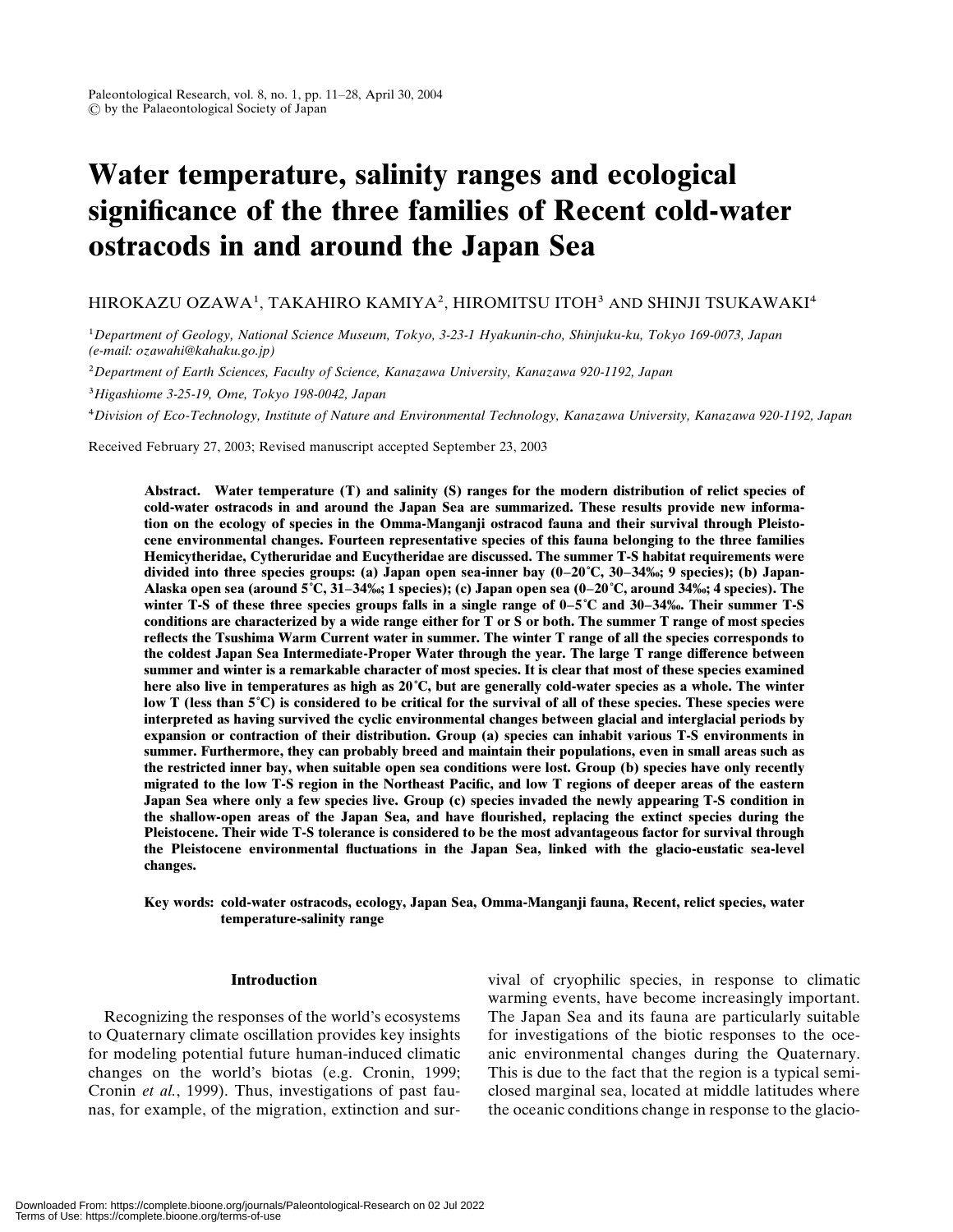eustatic sea-level fluctuations associated with climatic oscillations (e.g. Oba et al., 1991; Ikehara, 1998). Furthermore, various faunas live in the shallow sea in several types of water masses (e.g. Nishimura, 1966; Tsuchida and Hayashi, 1994). However, there are few studies which discuss survival and extinction in terms of water mass properties in both Recent and geological times with specific water temperature and salinity characteristics. Benthic Ostracoda (Crustacea) are good subjects for this work, because they are abundant in both Quaternary strata and in Recent samples, unlike many other organisms (e.g. Okada, 1979; Irizuki, 1993; Ozawa and Kamiya, 2001). Furthermore, many species live in particular types of water masses (e.g. Ishizaki and Irizuki, 1990; Ikeya and Suzuki, 1992; Ozawa, 1998, 2003a).

In this study, we examined survival factors of cold-water ostracods in representative families of the Omma-Manganji ostracods in and around the Japan Sea, in terms of the relationship with oceanic environmental changes during the Quaternary. These ostracods are the characteristic fauna in the Pliocene and Pleistocene Japan Sea, and are characterized by high-species diversity (e.g. Cronin and Ikeya, 1987; Ozawa, 1996). The term ''Omma-Manganji fauna'' was originally applied to the cold-water molluscan assemblages from the Pliocene on the Japanese Islands, named after the outcrop areas in central and northeastern Japan (e.g. Otuka, 1939; Chinzei, 1978). The term Omma-Manganji ostracod fauna was first published by Cronin and Ikeya (1987), and included ca. 50 species. However, the definition of this fauna by Cronin and Ikeya (1987) is not clear. These are socalled cold-water or cold-current species (e.g. Okada, 1979), because they belong to genera that inhabit higher latitudes than the Japan Sea today (e.g. Tabuki, 1986). These ostracods commonly occur in the Pliocene and Pleistocene shallow-marine strata along the Japan Sea coast. Therefore, these species are considered to flourish in the cold-water environment in the shallow sea especially during glacial periods. After that, due to the repeated warm-current inflow during Pleistocene interglacial periods (e.g. Tada, 1994; Kitamura et al., 1994; Ozawa and Kamiya, 2001), it had been inferred that many of these cold-water species are now extinct at least around the Japanese Islands (Ozawa, 2001).

However, living specimens of the cold-water species in representative families in this fauna, Hemicytheridae, Cytheruridae and Eucytheridae, were recovered from the northern Japan Sea in the 1990's, by offshore investigations (e.g. Itoh, 1996a; Ozawa et al., 1999; Tsukawaki et al., 1999). As a result, these ostracods are now regarded as relict species (e.g. Ozawa, 1998, 2003b). We can now study their ecology such as water temperature and salinity, because the characters of living environment for these species are still not understood.

Since the 1990's, it has been established that some of these species in the three families, especially the Hemicytheridae, were misidentified and the juvenileadult relationship of some species was unrecognized by some workers. This led to new genera and species being described (e.g. Hanai and Ikeya, 1991; Irizuki, 1993, 1996a). In recent studies, many species have assigned to different genera and have different species names from studies before the 1990's.

The first aim of this study is to reexamine and summarize the Recent geographical and water depth distributions of the cold-water ostracods in three families in and around the Japan Sea. The second aim is to identify the specific ranges of water temperature and salinity in their distributional areas in summer and winter. The goal of this study is to understand the survival factors for the cold-water species in the marginal sea through the Quaternary environmental changes, in terms of the water mass conditions. Furthermore, the so-called cold-water environment in their habitats and in shallow-sea areas of the Japan Sea during glacial periods are reexamined.

## Analytical methods

This study focuses on 14 representative species of cold-water ostracods, especially in the three families: Hemicytheridae, Cytheruridae and Eucytheridae (Figure 1). The Recent distribution of these 14 species is summarized below. These 14 species were chosen because they abundantly occur from the Pliocene and Pleistocene strata along the Japan Sea coast with the Omma-Manganji molluscan fossils and are representative species commonly found from many strata. Furthermore, they are relatively easy to identify, so that the results may be compared with previous studies, which contained only species lists and no illustrations.

In order to summarize the Recent geographical and water depth distributions of the 14 species, the published data from the Japan Sea coast were checked (Ishizaki, 1969, 1971; Irizuki, 1989a; Takayasu et al., 1990; Ikeya and Suzuki, 1992; Tsukawaki et al., 1993, 1997, 1998, 1999, 2000; Kamiya et al., 1997, 2001; Tanaka et al., 1998; Ozawa et al., 1999; Schornikov, 2000). Furthermore, species occurrences from other seas were summarized from the following literature: Ishizaki, 1968, 1981; Schornikov, 1974; Okubo, 1980;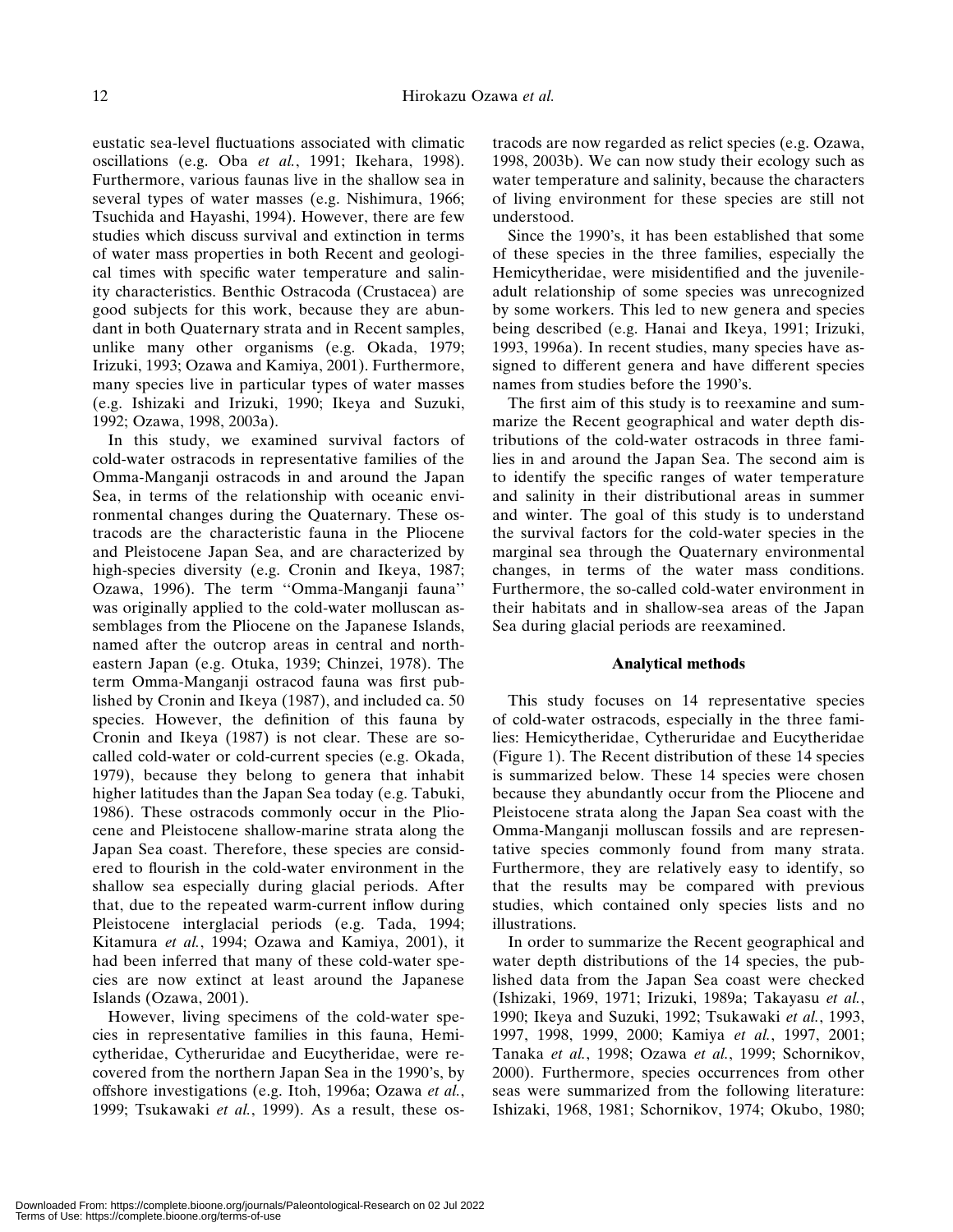

Figure 1. The fourteen species of Recent cold-water ostracods examined in this study. 1. Baffinicythere ishizakii Irizuki, RV. 2. Baffinicythere robusticostata Irizuki, LV. 3. Cornucoquimba alata Tabuki, RV. 4. Daishakacythere abei (Tabuki), LV. 5. Daishakacythere posterocostata (Tabuki), LV. 6. Finmarchinella nealei Okada, RV. 7. Hemicythere orientalis Schornikov, LV. 8. Howeina camptocytheroidea Hanai, RV. 9. Howeina higashimeyaensis Ishizaki, LV. 10. Howeina leptocytheroidea (Hanai), RV. 11. Johnnealella nopporensis Hanai and Ikeya, LV. 12. Laperousecythere robusta (Tabuki), LV. 13. Munseyella hatatatensis Ishizaki, RV. 14. Yezocythere hayashii Hanai and Ikeya, RV. Specimens of figs. 1–7, 11, 12, 14: family Hemicytheridae; 8–10: Cytheruridae; 14: Eucytheridae. All specimens are adult valves, except for the specimen in fig. 5 (juvenile valve). 1, 2, 8, 11, 12, 13, 14 from off Abashiri, Okhotsk Sea; 3 from Akkeshi Bay; 4–7, 9, 10 from off Teuri Island, Japan Sea. Scale bars are 0.1 mm (A for 1–5, 11, 12, 14; B for 6, 7; C for 8–10, 13). LV: left valve, RV: right valve.

Frydl, 1982; Ikeya and Hanai, 1982; Abe, 1983; Ikeya et al., 1985, 1992; Bodergat and Ikeya, 1988; Brouwers, 1990, 1993; Ikeya and Itoh, 1991; Iwasaki, 1992; Ikeya and Cronin, 1993; Zhou, 1995; Itoh, 1996b, 1998; Zhou et al., 1996; Yamane, 1998; Yasuhara and Irizuki, 2001; Nakao et al., 2001; Nakao and Tsukagoshi, 2002. Species occurrences from bottom sediment samples around Hokkaido, from Akkeshi Bay, off Abashiri, Kushiro and Rebun Island areas were added by this study (Table 1).

Among the previously published reports, the distributional records suspected to be reworked fossil specimens from Pleistocene strata, based on their poor preservation as indicated by Irizuki (1996a) etc., were excluded here. These reports are from Sendai Bay (Ikeya and Itoh, 1991), around the Noto Peninsula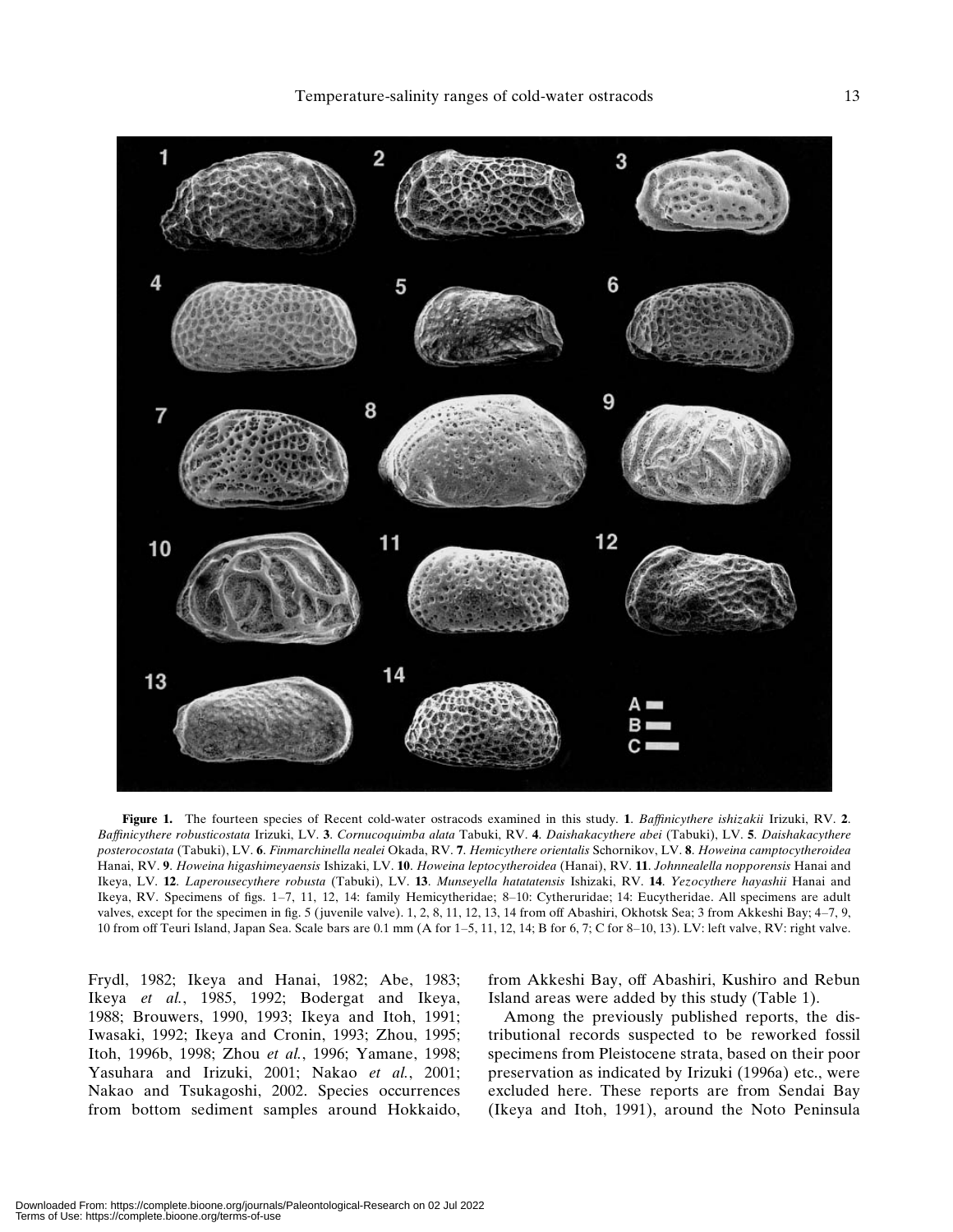### 14 Hirokazu Ozawa et al.

Table 1. Sample localities for Recent 14 species from four areas around Hokkaido. Detailed locations of samples from Off Abashiri and Off Kushiro are described in Tsukawaki et al. (2003) and Tsukawaki and Nemoto (1991), respectively. Species names; Bai: Baffinicythere ishizakii, Bar: Baffinicythere robusticostata, Coa: Cornucoquimba alata, Daa: Daishakacythere abei, Dap: Daishakacythere posterocostata, Fin: Finmarchinella nealei, Heo: Hemicythere orientalis, Hoc: Howeina camptocytheroidea, Hoh: Howeina higashimeyaensis, Hol: Howeina leptocytheroidea, Jon: Johnnealella nopporensis, Lar: Laperousecythere robusta, Muh: Munseyella hatatatensis, Yeh: Yezocythere hayashii.

| Sample           | Latitude $(N)$                | Longitude $(E)$    | Depth $(m)$    | Species occurrence                                         |  |  |  |  |  |
|------------------|-------------------------------|--------------------|----------------|------------------------------------------------------------|--|--|--|--|--|
|                  | Off Rebun Island              |                    |                |                                                            |  |  |  |  |  |
| R <sub>12</sub>  | 45°32.3′                      | $141^{\circ}16.5'$ | 131            | Muh                                                        |  |  |  |  |  |
| <b>R11</b>       | 45°29.3′                      | 141°13.4'          | 130            | Muh                                                        |  |  |  |  |  |
| R9               | 45°23.5'                      | 141°09.8'          | 110            | Muh                                                        |  |  |  |  |  |
| R8               | $45^{\circ}21.7'$             | $141^{\circ}08.8'$ | 100            | Daa, Fin, Lar, Muh                                         |  |  |  |  |  |
| R7               | $45^{\circ}20.3'$             | $141^{\circ}08.0'$ | 90             | Bar, Hoh, Lar                                              |  |  |  |  |  |
| R <sub>6</sub>   | $45^{\circ}18.0'$             | $141^{\circ}07.1'$ | 80             | Bar, Daa, Heo, Jon, Lar                                    |  |  |  |  |  |
| R <sub>5</sub>   | $45^{\circ}18.0'$             | $141^{\circ}05.8'$ | 75             | Bai, Bar, Coa, Daa, Dap, Fin, Heo, Hoh, Hol, Jon, Lar, Yeh |  |  |  |  |  |
| R4               | $45^{\circ}18.0'$             | $141^{\circ}04.6'$ | 60             | Bai, Bar, Daa, Fin, Hoh, Hol, Jon, Muh, Yeh                |  |  |  |  |  |
| R <sub>3</sub>   | $45^{\circ}18.0'$             | $141^{\circ}04.3'$ | 50             | Daa, Fin, Hoh, Hol, Jon, Yeh                               |  |  |  |  |  |
| R <sub>2</sub>   | $45^{\circ}18.0'$             | $141^{\circ}03.7'$ | 20             | Daa, Fin, Hol                                              |  |  |  |  |  |
| R <sub>13</sub>  | 45°13.7'                      | $141^{\circ}03.6'$ | 80             | Bai, Bar, Daa, Dap, Fin, Jon, Lar, Muh                     |  |  |  |  |  |
| R <sub>14</sub>  | 45°12.3'                      | $141^{\circ}02.1'$ | 100            | Bai, Daa, Fin, Jon, Lar                                    |  |  |  |  |  |
|                  | Off Abashiri (KT01-14 Cruise) |                    |                |                                                            |  |  |  |  |  |
| G12              | 44°08.2′                      | 144°38.7'          | 493            | Bai, Lar, Muh                                              |  |  |  |  |  |
| G11              | 44°07.8′                      | $144^{\circ}38.9'$ | 423            | Jon, Lar, Muh                                              |  |  |  |  |  |
| G10              | $44^{\circ}06.2'$             | $144^{\circ}38.0'$ | 250            | Bar, Coa, Lar, Muh                                         |  |  |  |  |  |
| G9               | 44°04.9′                      | 144°37.2'          | 193            | Bar, Coa, Jon, Lar, Muh                                    |  |  |  |  |  |
| G8               | 44°04.6'                      | 144°37.1'          | 174            | Bai, Bar, Coa, Fin, Heo, Hoc, Jon, Lar, Muh                |  |  |  |  |  |
| G7               | 44°04.4′                      | 144°36.9'          | 142            | Bar, Coa, Fin, Jon, Lar, Muh                               |  |  |  |  |  |
| G6               | $43^{\circ}03.6'$             | 144°37.2'          | 117            | Bai, Bar, Coa, Fin, Hoc, Jon, Lar, Muh                     |  |  |  |  |  |
| G <sub>5</sub>   | 44°02.9′                      | $144^{\circ}37.5'$ | 99             | Bai, Bar, Coa, Fin, Hoc, Jon, Lar, Muh                     |  |  |  |  |  |
| G4               | 44°01.2′                      | 144°37.2'          | 72             | Bai, Bar, Coa, Fin, Hoc, Jon, Lar, Muh, Yeh                |  |  |  |  |  |
| G <sub>3</sub>   | 43°58.0'                      | 144°34.7'          | 49             | Fin, Jon                                                   |  |  |  |  |  |
| Akkeshi Bay      |                               |                    |                |                                                            |  |  |  |  |  |
| M2               | 43°02.0'                      | $144^{\circ}49.5'$ | $\tau$         | Coa, Heo, Hoc, Muh, Yeh                                    |  |  |  |  |  |
| IT33             | 43°01.9′                      | 144°51.9'          | $\mathbf{1}$   | Fin, Heo                                                   |  |  |  |  |  |
| IT <sub>24</sub> | $43^{\circ}01.3'$             | $144^{\circ}50.2'$ | 10             | Coa, Heo, Hoc, Hol, Muh, Yeh                               |  |  |  |  |  |
| M <sub>6</sub>   | 43°00.0'                      | $144^{\circ}51.5'$ | $\mathbf{1}$   | Coa, Heo, Hoc, Muh, Yeh                                    |  |  |  |  |  |
| IT5              | $43^{\circ}00.0'$             | $144^{\circ}45.0'$ | $\overline{4}$ | Coa, Heo, Hoc, Hol, Muh, Yeh                               |  |  |  |  |  |
| IT16             | 42°59.9'                      | 144°50.2'          | 16             | Coa, Fin, Heo, Hoc, Jon, Muh, Yeh                          |  |  |  |  |  |
| <b>IT15</b>      | 42°58.4′                      | $144^{\circ}51.5'$ | 20             | Coa, Fin, Heo, Hol, Jon, Muh, Yeh                          |  |  |  |  |  |
| IT <sub>12</sub> | 42°58.4′                      | $144^{\circ}47.5'$ | 18             | Coa, Fin, Hoc, Jon, Muh, Yeh                               |  |  |  |  |  |
| M10              | 42°58.0'                      | $144^{\circ}54.0'$ | 14             | Coa, Heo, Hoc, Hol, Jon, Muh, Yeh                          |  |  |  |  |  |
| IT <sub>6</sub>  | 42°57.0'                      | 144°50.2'          | 30             | Coa, Fin, Heo, Muh, Yeh                                    |  |  |  |  |  |
| IT7              | 42°57.0′                      | $144^{\circ}48.9'$ | 28             | Coa, Fin, Hoc, Muh, Yeh                                    |  |  |  |  |  |
| IT <sub>2</sub>  | $42^{\circ}55.0'$             | 144°52.1'          | 50             | Coa, Heo, Hoc, Jon, Muh, Yeh                               |  |  |  |  |  |
| IT <sub>1</sub>  | 42°54.8'                      | 144°52.1'          | 50             | Coa, Fin, Jon, Muh, Yeh                                    |  |  |  |  |  |
|                  | Off Kushiro (KT90-9 Cruise)   |                    |                |                                                            |  |  |  |  |  |
| G16              | 42°48.0'                      | 143°52.6'          | 16             | Muh                                                        |  |  |  |  |  |
| G19              | 42°33.0'                      | 143°55.2'          | 131            | Yeh                                                        |  |  |  |  |  |

(Irizuki, 1989a; Tsukawaki et al., 1997) and around the Sado Island region (Tsukawaki et al., 1993).

To establish the environmental factors of their distributional areas in summer and winter, the mean values of water temperature and salinity in August and February were used. Here, the temperature and salinity for the open-sea regions, the average data between 1906–1994 within one degree of latitude and longitude of each depth between 0–500 m (surface, 10, 20, 30, 50, 75, 100, 125, 150, 200, 250, 400, 500 m) from the Japan Oceanographic Data Center (JODC) database (http://www.jodc.go.jp/service\_j.htm) were utilized. The mean values at the nearest water depth for each site, summarized in this study, were used. Some areas lacking JODC data for the Alaska region were covered by Brouwers (1988). For the four inner bay regions in northern Japan, survey reports for the water temperature and salinity in each bay were used,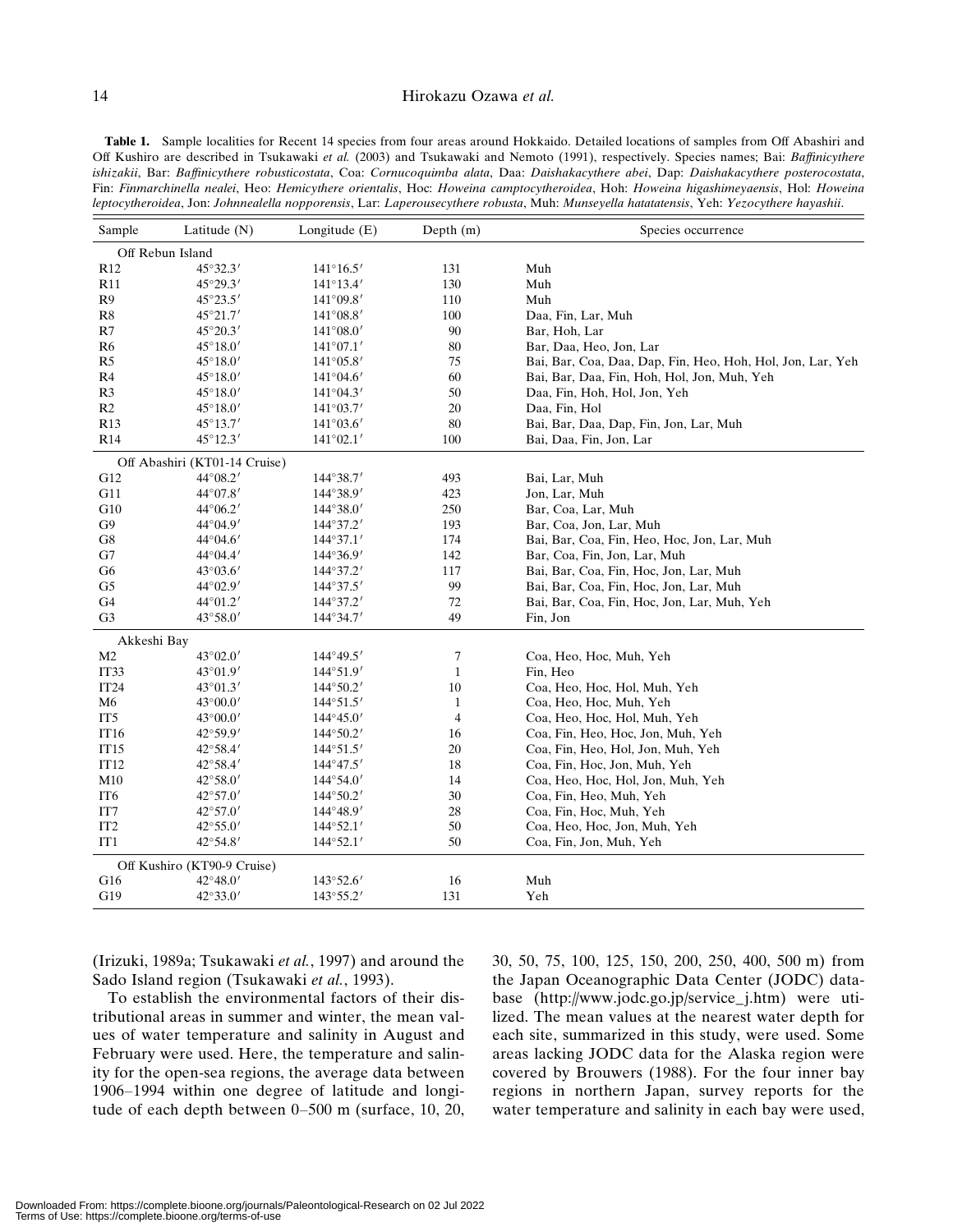in Otsuchi Bay (Terazaki and Shikama, 1979), Mutsu Bay (Nagamine et al., 1982), Akkeshi Bay (Nakamura et al., 1997) and Lake Saroma (Tada and Nishihama, 1988).

#### Results

#### Geographical distribution

The 14 species discussed here are distributed in the western, eastern and northern Japan Sea; the southern Okhotsk Sea off Hokkaido; and inner bay regions in northern Japan (Figure 2). Only one species is distributed in the northeast Pacific, and only one species is reported from the northern Yellow Sea (Huanghai Sea). Figure 3 tabulates the summary distribution for both dead shells and living specimens with soft parts, and their water depth ranges. In the Family Hemicytheridae, there are 10 species: Baffinicythere ishizakii, B. robusticostata, Cornucoquimba alata, Daishakacythere abei, D. posterocostata, Finmarchinella nealei, Hemicythere orientalis, Johnnealella nopporensis, Laperousecythere robusta and Yezocythere hayashii; three species in the Cytheruridae, Howeina camptocytheroidea, H. higashimeyaensis and H. leptocytheroidea; and one species in the Eucytheridae, Munseyella hatatatensis (Figure 1).

All 14 species occur in open-sea areas along the northern Japan Sea off Hokkaido Island. Eleven species were reported from the open-sea area in the southern Okhotsk Sea (Figure 3). Ten species occur in the four inner-bay areas in northern Japan along the Pacific and Okhotsk Seas. Among the four bay areas, a maximum of eight species were reported from Akkeshi Bay. Three species were found from the northwest Pacific region off Hokkaido Island. Only one species, L. robusta, occurs both around Japanese Islands and the northeast Pacific, Alaska area (ca. 58–  $61^\circ$ N, 138-147°W; Brouwers, 1993). Only H. camptocytheroidea is distributed both around Japanese Islands and the northern Yellow Sea, east of Bohai



Figure 2. Index map showing the localities on Recent distributional areas of the examined species.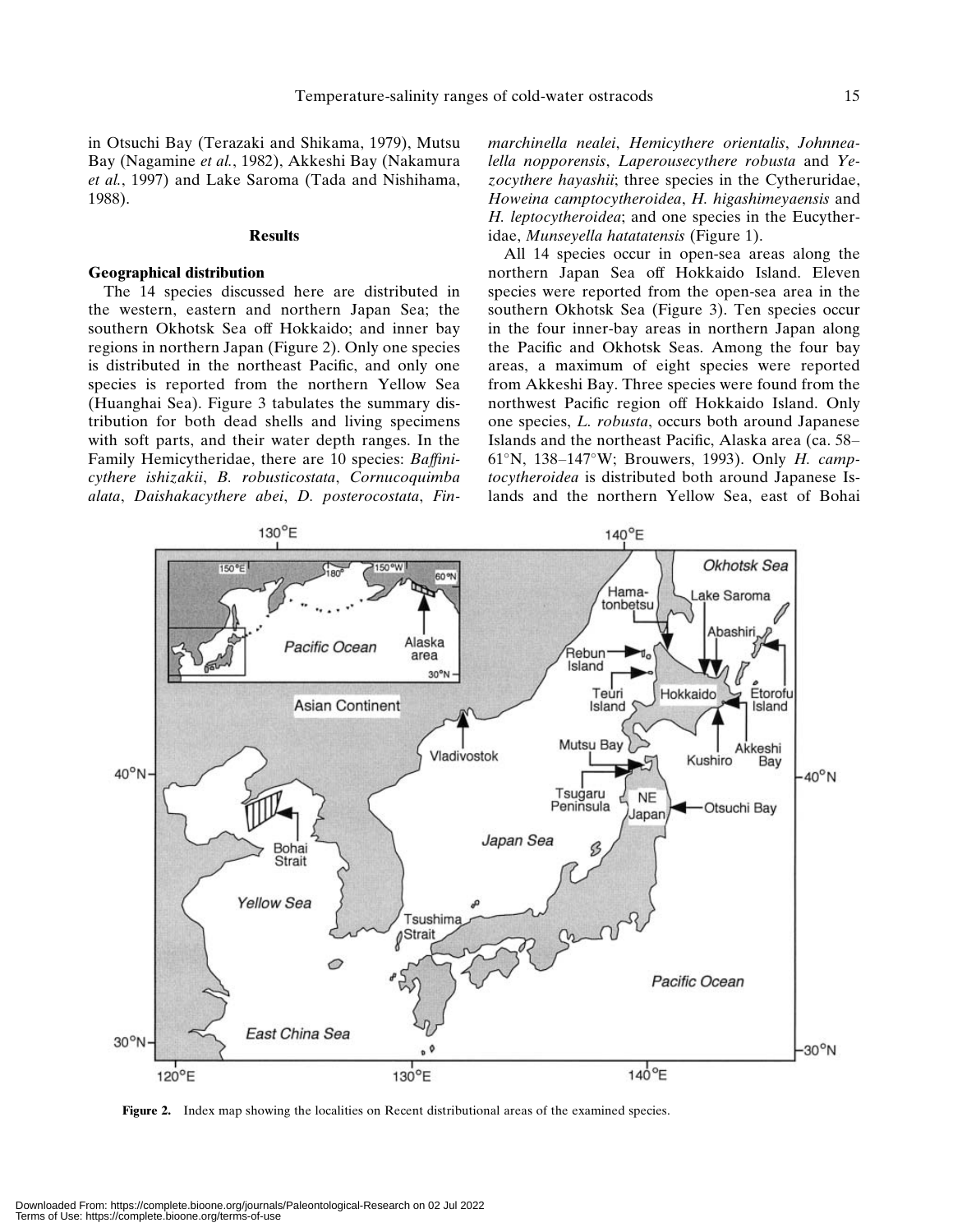| Sea area                       |                                     | Japan Sea                      |                       |                 | Southern Okhotsk Sea |                       |  |
|--------------------------------|-------------------------------------|--------------------------------|-----------------------|-----------------|----------------------|-----------------------|--|
| Species name/ Region           | Off Tsugaru Pe.                     | Off Teuri Is.                  | Off Rebun Is.         | Off Vladivostok | Off Hmtb.            | Off Abashiri          |  |
| Baffinicythere ishizakii       |                                     | 124                            | 60-100 (4)            |                 | $55-95(5)$           | 72-493 (7)            |  |
| Baffinicythere robusticostata  |                                     | $60-124(3)$                    | 60-90 (5)             |                 | 15-106 (11)          | 72-250 (7)            |  |
| Cornucoquimba alata            |                                     | 60                             | 75                    |                 | 47-106 (10)          | 72-250 (7)            |  |
| Daishakacythere abei           |                                     | $37-66(4)$                     | 20-100 (8)            |                 |                      |                       |  |
| Daishakacythere posterocostata |                                     | $60-66(2)$                     | 75-80 (2)             |                 |                      |                       |  |
| Finmarchinella nealei          |                                     | $37-66(4)$ $[37]$ #            | 20-100 (7)            |                 | $15-95(5)$           | 49-174 (6) [49]#      |  |
| Hemicythere orientaris         |                                     | 37-66 (3) [37-43]#             | 75-80 (2)             | (no depth data) |                      | 174                   |  |
| Howeina camptocytheroidea      |                                     | 37                             |                       | (no depth data) | $30-67(3)$           | 72-174 (4)            |  |
| Howeina higashimeyaensis       |                                     | $37-67(3)$                     | 50-90 (4)             |                 | 15-106 (5)           |                       |  |
| Howeina leptocytheroidea       |                                     | $60-66(2)$                     | 20-75 (4)             |                 |                      |                       |  |
| Johnnealella nopporensis       |                                     | 43-124 (3)                     | 50-100 (6) [80]#      |                 | 15-106 (11)          | 49-423 (8) [193]#     |  |
| Laperousecythere robusta       | 153-190 (2) [190]# 66-124 (2) [66]# |                                | 75-100 (6) [80-100]#] |                 | 15-106 (11)          | 72-493 (9) [99]#      |  |
| Munseyella hatatatensis        |                                     | 37-124 (9) [39-70]# 60-131 (6) |                       |                 | 15-106 (10)          | 72-493 (9) [117-423]# |  |
| Yezocythere hayashii           |                                     | 37-60 (3) [37]#                | 50-75 (3)             | (no depth data) | 15-106 (5)           | 72                    |  |
| Literature cited               | (a)                                 | (b)                            | (c)                   | (d)             | (e)                  | (c)                   |  |

| Sea areal                       | Inner bay in Northern Japan |                     | Northwestern Pacific       |           | NE. Pacific | N. Yellow Sea   |                      |                   |
|---------------------------------|-----------------------------|---------------------|----------------------------|-----------|-------------|-----------------|----------------------|-------------------|
| Species name/ Region            | Otsuchi                     | Mutsu               | Akkeshi                    | Saroma    | Off Ksr.    | Off Etorofu Is. | Alaska               | E. Bohai Strait I |
| <b>Baffinicythere ishizakii</b> |                             |                     |                            |           |             |                 |                      |                   |
| Baffinicythere robusticostata   | 30-90 (20)                  |                     |                            |           |             |                 |                      |                   |
| Cornucoquimba alata             | 70-90 (3)                   |                     | 1-50 (12) [1-10]#[         |           |             |                 |                      |                   |
| Daishakacythere abei            |                             |                     |                            |           |             |                 |                      |                   |
| Daishakacythere posterocostata  |                             |                     |                            |           |             |                 |                      |                   |
| l Finmarchinella nealei         |                             |                     | $1-50(7)$                  |           |             |                 |                      |                   |
| Hemicythere orientaris          |                             | 14-26 (8)           | 1-50 (10)                  |           |             | 40-78 (2) [40]# |                      |                   |
| Howeina camptocytheroidea       |                             | 11-50 (23) 4-50 (9) |                            | 4-16 (20) |             |                 |                      | $20-50(9)$        |
| Howeina higashimeyaensis        | 10-90 (10) 16               |                     |                            | $8-12(2)$ |             |                 |                      |                   |
| Howeina leptocytheroidea        |                             |                     | 4-20 (4)                   |           |             |                 |                      |                   |
| Johnnealella nopporensis        |                             |                     | $14-50(6)$                 | $8-13(2)$ |             |                 |                      |                   |
| Laperousecythere robusta        |                             |                     |                            |           |             |                 | 50-220 (36) [50-80]# |                   |
| Munseyella hatatatensis         | 10-90 (14) 41-50 (2)        |                     | $1-50(12)$                 |           | 16          |                 |                      |                   |
| Yezocythere hayashii            |                             |                     | 11-52 (23) 1-50 (12) [12]# |           | 131         |                 |                      |                   |
| Literature cited                | (1)                         | (g)                 | (c)                        | (h)       | (c)         | (i)             | (i)                  | (k)               |

Figure 3. Summary of the Recent geographical occurrence and water depth range of the examined species. Number in the parenthesis means the number of samples within the water depth range. Number in the square bracket with # means the water depth or water depth range for the living specimens. Areal names; Pe.: Peninsula, Is.: Island, Hmtb.: Hamatonbetsu, NE.: Northeast, N.: Northern, Ksr.: Kushiro, E.: East of. Data are cited from (a) Tsukawaki et al. (1999), (b) Ozawa et al. (1999), (c) this study, (d) Schornikov (2000), (e) Ikeya and Cronin (1993), (f) Ikeya et al. (1992), (g) Ishizaki (1971), (h) Itoh (1996b), (i) Schornikov (1974), (j) Brouwers (1993), (k) Zhou et al. (1996).

Strait (ca. 38-39°N, 121-123°E; Zhou et al., 1996). These 14 species distributions represent two species types: one that lives in the open sea and one that lives in both the open sea and inner bays.

This study deals with the data of modern ostracod distribution, which consist mostly of dead specimens without soft parts in bottom surface sediments (Figure 3). Then, this study essentially discusses the relationship between the water temperature-salinity properties and the distribution of the modern dead ostracods. Strictly speaking, in the surface sediments the places at which dead ostracod specimens occur are different from those of living animals, as a result of postmortem transportation of empty carapaces to some extent (e.g., Frydl, 1982; Irizuki et al., 1999). However, distinguishing between the autochthonous and allochthonous shells of ostracods is very difficult, and it is nearly impossible to estimate the postmortem-transported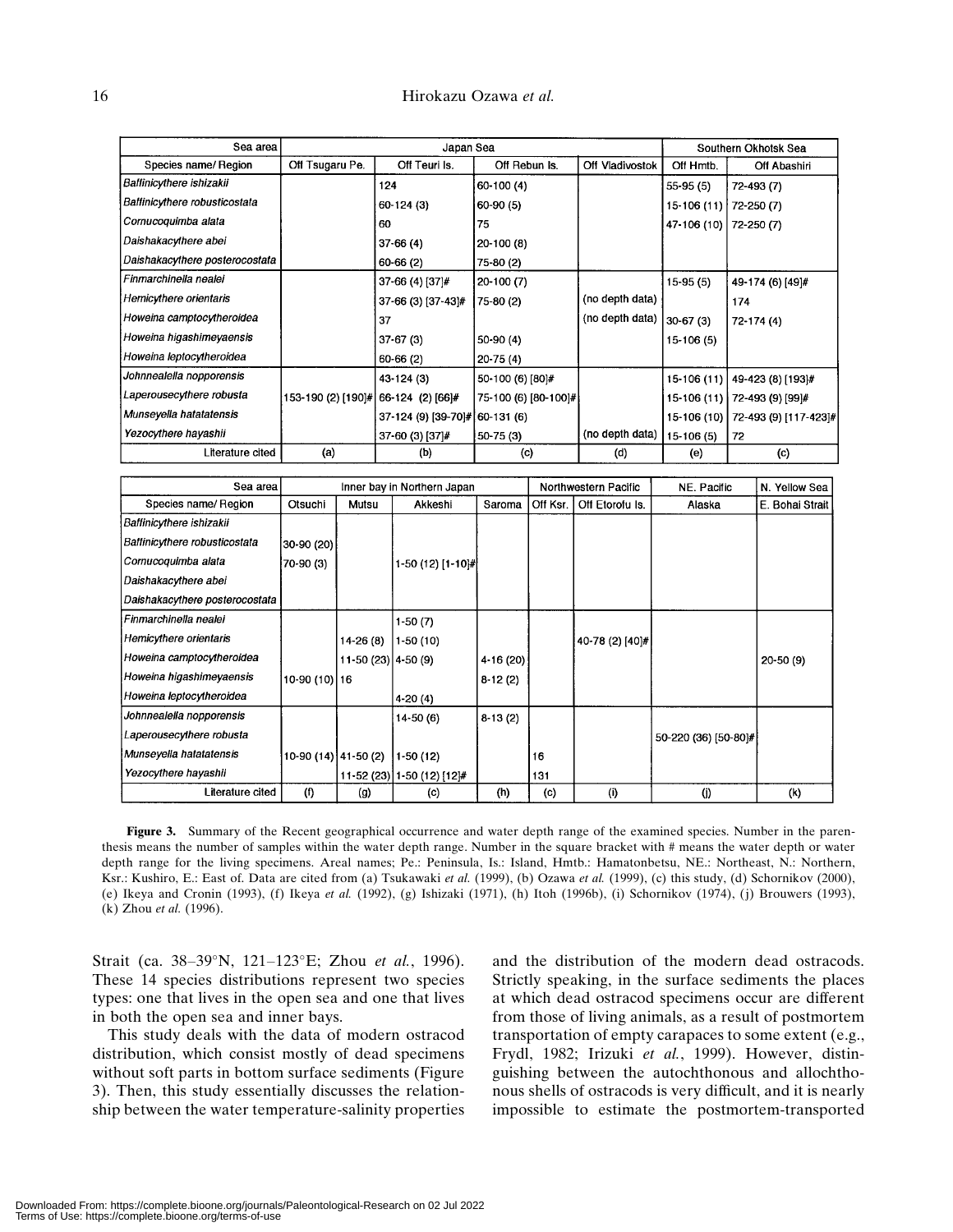

Figure 4. Temperature and salinity in summer (August, left graphs) and winter (February, right graphs) for nine species in the open sea-inner bay environment of Japan. A black square represents the temperature-salinity data at one water depth in one area.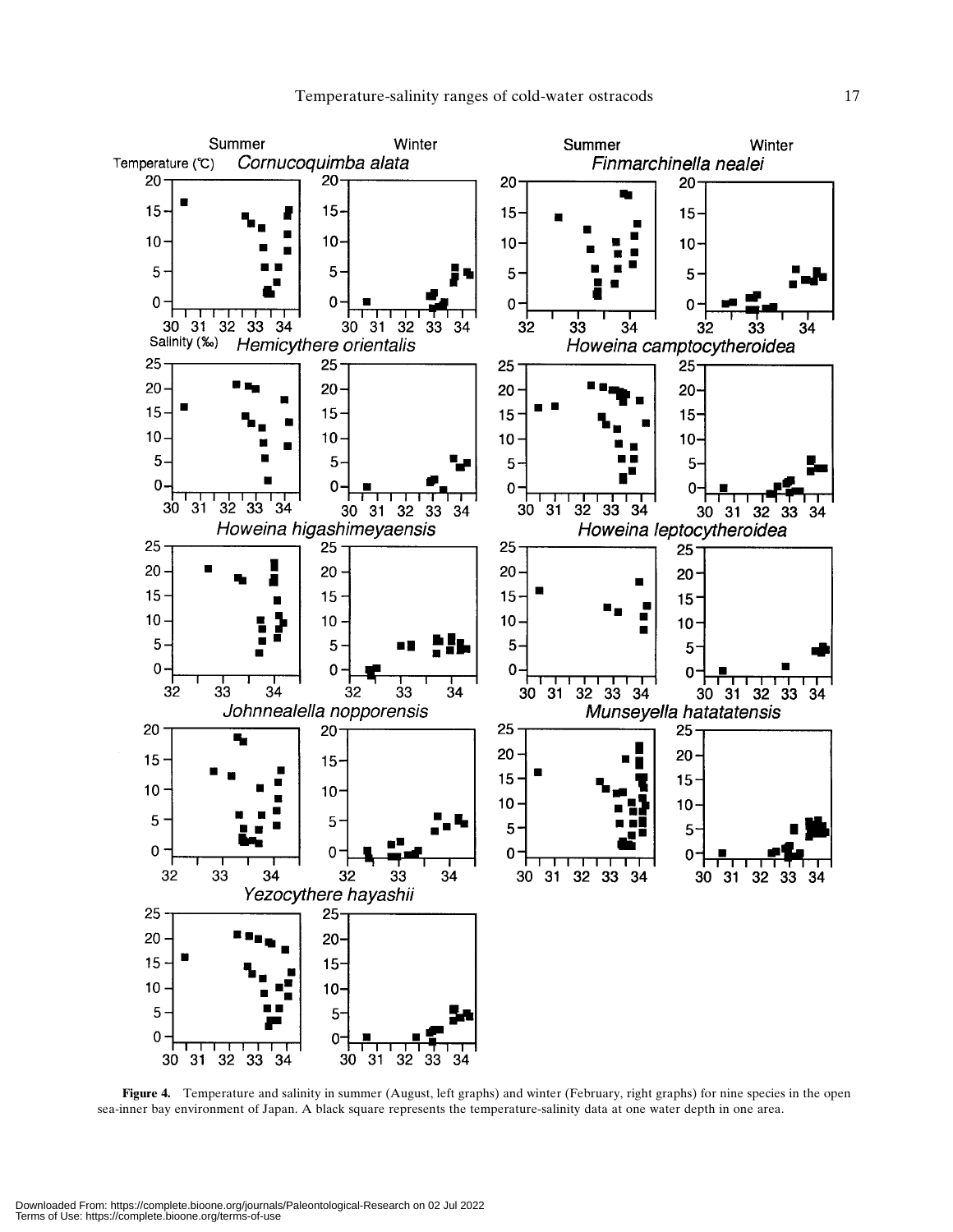

Figure 5. Temperature and salinity in summer (August, left graphs) and winter (February, right graphs) for the one species in the open sea environment of Japan-Alaska. A black square represents the temperature-salinity data at one water depth in one area.

distances quantitatively. Also in the case of the Japan Sea, Yellow Sea, northern Pacific and Otsuchi Bay, the distribution of the ostracod assemblages and the temperature-salinity characteristics of the water masses are clearly correlated (Brouwers, 1988; Zhao and Wang, 1988; Ikeya et al., 1992; Zhou et al., 1996; Ozawa, 1998, 2003a). Therefore, this study considers that the dead shells of ostracods examined here stay within the same water mass environments as the living condition on a scale of the inner bay and shelf – slope areas of the open sea, even if these shells are actually transported after their death to some degree.

#### Water temperature and salinity properties

The water temperature and salinity for the distributional areas in summer and winter were compiled for each species as shown in Figures 4–6. The



Figure 6. Temperature and salinity in summer (August, left graphs) and winter (February, right graphs) for the four species in the open-sea environment of Japan. A black square represents the temperature-salinity data at one water depth in one area.

|                          | <b>Species</b> | Water<br>depth(m) |          | Temperature (°C) | Salinity (%) |        |
|--------------------------|----------------|-------------------|----------|------------------|--------------|--------|
| Group name               | number         |                   | Summer   | Winter           | Summer       | Winter |
| Uapan open sea-inner bay | 9              | 1-250             | $0 - 20$ | $0 - 5$          | 30-34        | 30-34  |
| Japan-Alaska open sea    |                | 15-493            | around 5 | $0 - 5$          | $31 - 34$    | 32-34  |
| Japan open sea           | 4              | 15 493            | $0 - 20$ | $0 - 5$          | around 34    | 32-34  |

Figure 7. Summary of species numbers and marine environmental factors in the three groups for the fourteen species.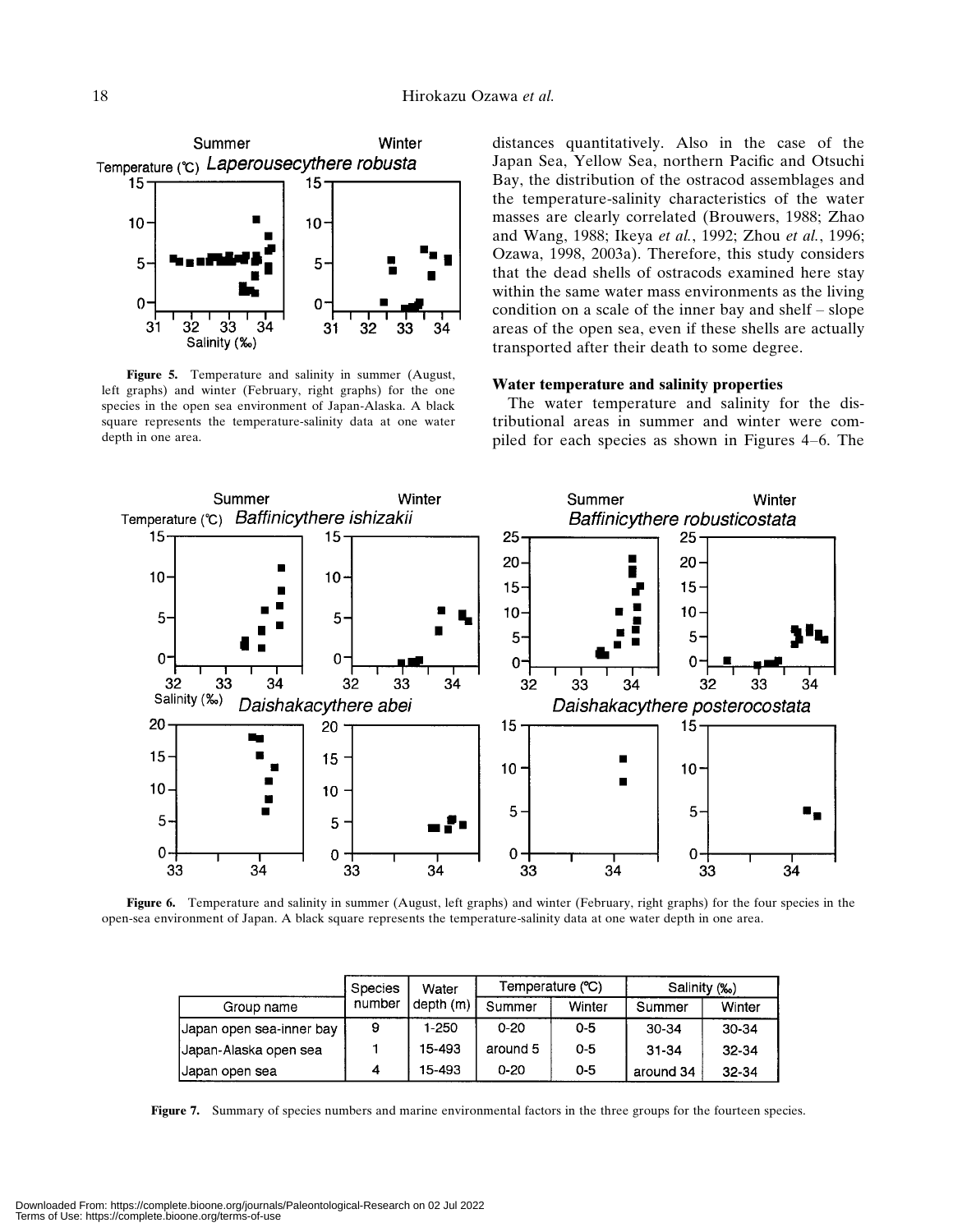

C: Baffinicythere robusticostata



temperature-salinity conditions in summer (left graphs in Figures 4–6), reflect the differences between the open sea-inner bay environments, and are divided into the following three species groups; (1) Japan open sea-



Figure 8. Geographical distribution of three representative species in three groups around the Japanese Islands. A black square represents an occurrence. White squares indicate no occurrence, even in previously published studies. See the text for literature cited of data. A: Japan open sea-inner bay group, B: Japan-Alaska open-sea group, C: Japan open-sea group.

inner bay, (2) Japan-Alaska open sea, (3) Japan open sea. The environmental conditions of the three groups are summarized in Figure 7. Figure 8 represents the Recent distribution of three species found from many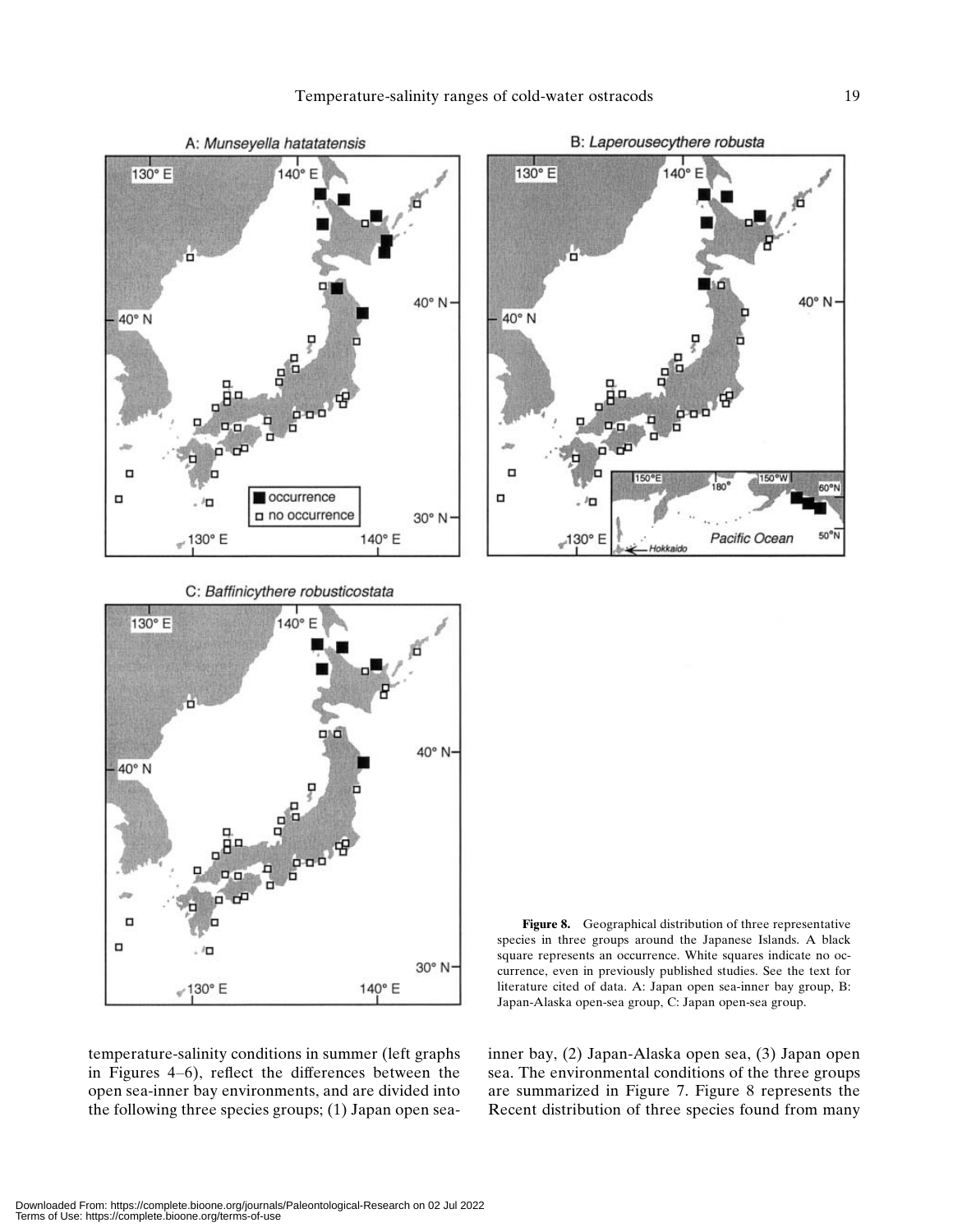areas of each group around the Japanese Islands. These occurrence data are cited from the same literature shown in the second chapter (Analytical methods).

In the Japan open sea-inner bay group, nine species are recorded: Cornucoquimba alata, Finmarchinella nealei, Hemicythere orientalis, Howeina camptocytheroidea, H. higashimeyaensis, H. leptocytheroidea, Johnnealella nopporensis, Munseyella hatatatensis and Yezocythere hayashii. This group shows the widest temperature range  $(0-20^{\circ}C)$  in summer; left graphs in Figures 4 and 7). This group also represents the widest salinity range  $(30-34\%)$ . In winter, the distributional areas of these species shows temperatures less than  $5^{\circ}$ C, and salinity 30–34‰ (right graphs in Figures 4 and 7).

Only one species, Laperousecythere robusta, is distributed in the Japan-Alaska open sea-group. This environment is characterized in summer by the narrowest and the lowest range of the water temperature (around  $5^{\circ}$ C) and salinity (31–34‰) (left graphs in Figures 5 and 7). The winter condition is very similar to that in summer. This group shows the broadest geographical distribution, both in Japan and Alaska.

Baffinicythere ishizakii, B. robusticostata, Daishakacythere abei and D. posterocostata are distributed in the third environment, the Japan open-sea group. This environment is characterized by the widest temperature range,  $0-20^{\circ}$ C, with a maximum value of ca.  $20^{\circ}$ C (left graphs in Figures 6 and 7). Salinity shows the highest value and narrowest range at around 34‰. In winter, these species are distributed at temperatures less than  $5^{\circ}$ C and salinity 32–34‰ (right graphs in Figures 6 and 7).

The water temperature and salinity for all 14 species distributed in the three groups in summer and winter are shown together in Figure 9. According to the summer graph, there are two ranges of water temperature, a wide range of  $0-20$ °C (left graphs A and C in Figure 9) and a narrow range around  $5^{\circ}$ C (left graph B in Figure 9). In contrast, in winter all of the species are distributed in conditions less than  $5^{\circ}$ C (right graphs A–C in Figure 9). On the salinity range, there are two ranges through the year; a wide range of 30–  $34\%$  and a narrow range of  $32-34\%$ . These data clarify that the so-called cold-water species inhabit wideranging temperature and salinity conditions.

Most of the ostracod species dealt with here, with the exception of the Japan-Alaska open-sea group L. *robusta*, are able to survive even at  $20^{\circ}$ C in summer, although they have been called cold-water species. All 14 species are distributed in the northern Japan Sea. Three other ostracod assemblages that lack these



Figure 9. Summary of the water temperature and salinity summer (August, left graphs) and winter (February, right graphs) for the distributional site of all the species in the three groups. One mark means the temperature-salinity data at one site of one water depth in one area. A: Japan open sea-inner bay group, B: Japan-Alaska open sea group, C: Japan open sea group.

14 cold-water species, also inhabit three major water mass environments in the Japan Sea – the Tsushima Warm Current Surface Water, the Tsushima Warm Current Core Water, and the Japan Sea Intermediate-Proper Water (Ozawa, 1998) (see the T-S range of graphs A–C in Figure 10). Comparing the temperature range for the 13 species in the two groups with the temperature of these major water masses in the Japan Sea, the range of  $0-20$ °C of the two groups in this study includes those of all the three water masses, the Warm Current Surface Water, the Tsushima Warm Current Core Water, and the Japan Sea Intermediate-Proper Water (graphs A and C in Figure 10). In winter, all of the species are distributed in the low temperature condition of less than  $5^{\circ}$ C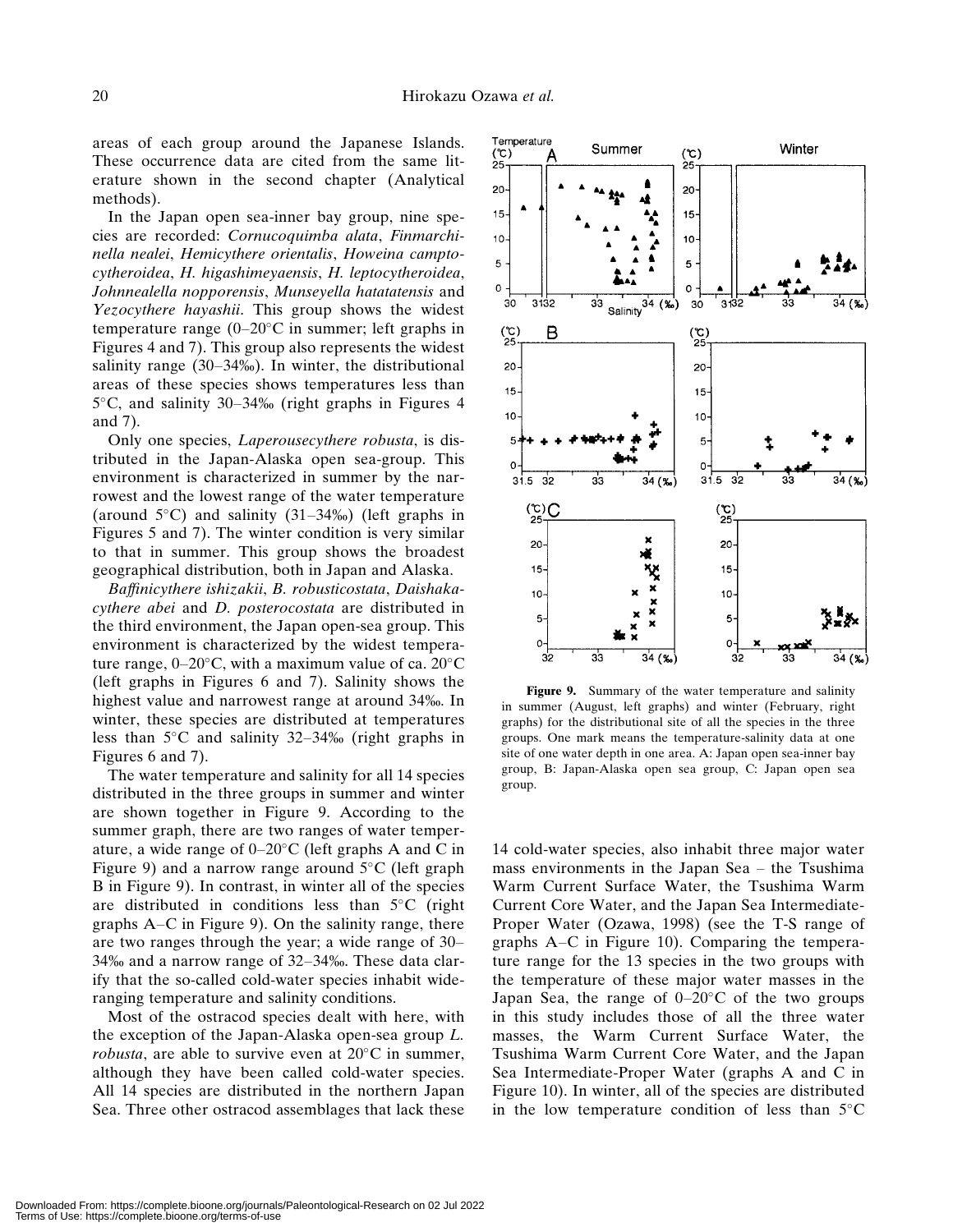

Figure 10. Temperature and salinity in summer (August) with the representative water masses for the three ostracod assemblages in the southern to northern Japan Sea of Ozawa (1998). One mark indicates the temperature-salinity data at one water depth in one area. A: Japan open sea-inner bay group, B: Japan-Alaska open-sea group, C: Japan open-sea group.



Figure 11. Temperature and salinity in winter (February) with the representative water masses for the three ostracod assemblages in the southern to northern Japan Sea of Ozawa (1998). One mark indicates temperature and salinity data at one water depth in one area. A: Japan open sea-inner bay group, B: Japan-Alaska open-sea group, C: Japan open-sea group.

(graphs A–C in Figure 11). This low water temperature is comparable to the Japan Sea Intermediate-Proper Water, the coldest water mass in this sea. Based on these results, 13 of the 14 species, L. robusta being the exception, have tolerance to relatively high temperature in summer up to  $20^{\circ}$ C.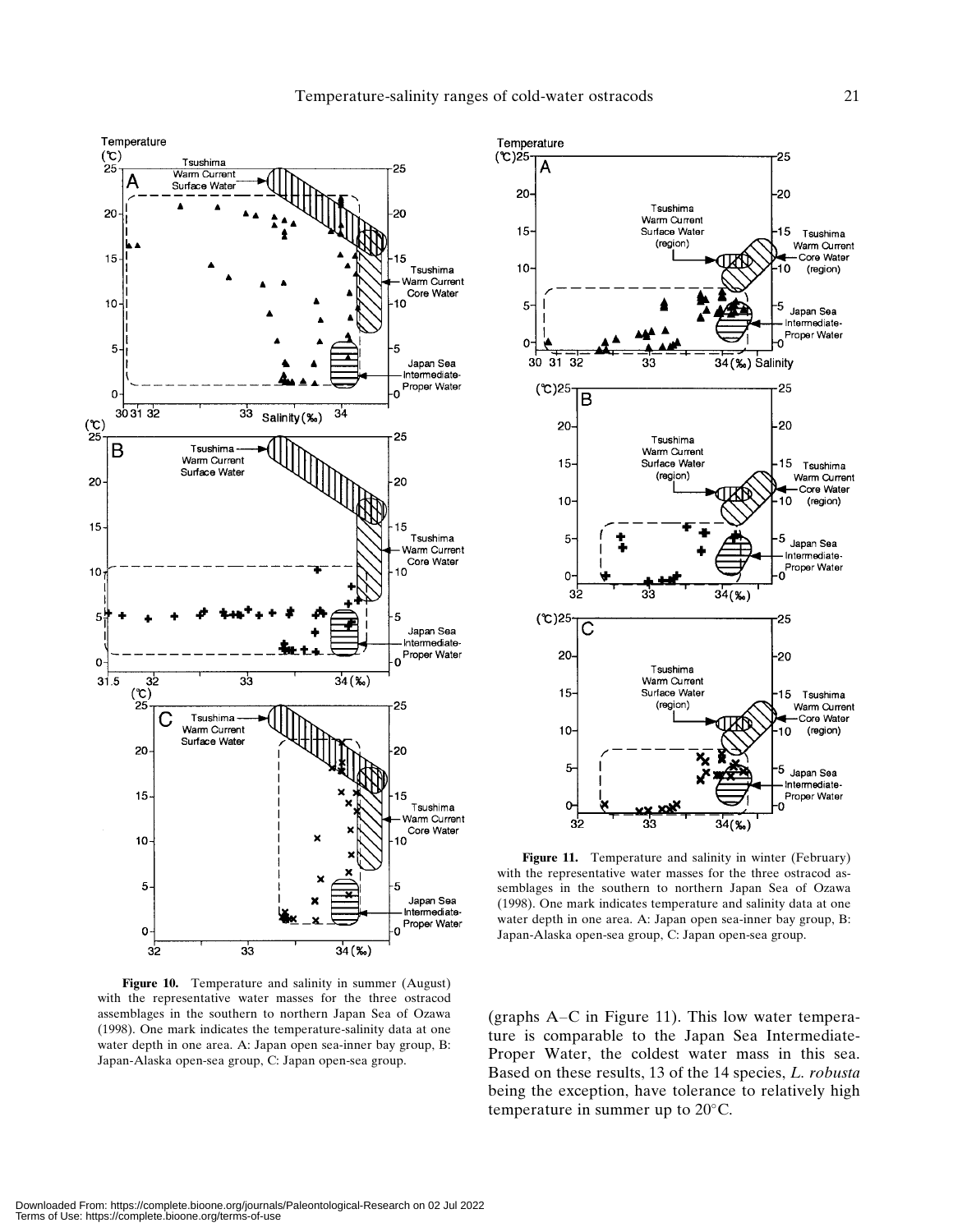#### **Discussion**

#### Survival factors through the Pleistocene

Nine of the 14 species in the Japan open sea-inner bay group are distributed at the widest range of temperature and salinity, especially in summer (left graph A in Figure 9). Thus, it is considered that these species have a relatively high tolerance to temperaturesalinity changes. However, their distributions are restricted by requiring winter water temperatures of less than  $5^{\circ}$ C (right graphs A–C in Figure 9). Based on the fossil record, most of these nine species had already appeared by the late Pliocene, around 3.0– 2.0 Ma (e.g. Irizuki, 1989b). Thus, they have survived through the distinctive environmental fluctuations since the early Pleistocene, that is, the influx of warmhigh salinity (warm current) water into the Japan Sea during each interglacial period. The influx of this water, which would be more than  $7-10^{\circ}$ C, even in winter, and salinities of  $34-34.5%$  through the year (Figures 10 and 11), increased during interglacial periods when suitable temperature-salinity areas would become narrower than during glacial periods in and around the Japan Sea. However, these species can probably breed and maintain their populations even in small areas such as the restricted inner bay, when the large suitable areas of the open sea were repeatedly lost in the interglacial periods. The early Pleistocene Omma Formation in central Japan yields the maximum number of extinct ostracod species in the three families, more than 20 species from sediments of ca. 1.5 Ma, among the Pliocene and Pleistocene strata along the Japan Sea coast (Ozawa, 2001). These species are contained in the shallow-open sea fossil assemblages (Ozawa, 1996). Most species are not found in the open sea assemblages today, and have been considered to be extinct at least around Japan (e.g. Ozawa, 2001). Thus, the nine Recent species distributed in this environment are those which could survive during the interglacial and transitional periods, due to their various temperature-salinity tolerance in summer, not only in the open sea areas but also the inner bay regions.

Of these nine species, Howeina camptocytheroidea is also distributed in the northern Yellow Sea (Figure 12). The oldest fossil record of this species is reported from the late Pliocene Sasaoka Formation, northeastern Japan (2.20–2.05 Ma; e.g. Yamada et al., 2002). This species also occurs from Pleistocene strata around the Yellow Sea (Zhao, pers. com.). Thus, H. camptocytheroidea migrated to the Yellow Sea from the Japan Sea, through the palaeo-Tsushima Strait in the Pleistocene. This species survived in the Yellow



Figure 12. Recent geographical distribution of Howeina camptocytheroidea. Each black square represents an occurrence from one area.

Sea during the Pleistocene environmental changes, probably due to relatively high tolerance to the wide T-S range in summer; it inhabits the northern area in winter conditions less than  $5^{\circ}$ C.

Laperousecythere robusta in the Japan-Alaska open-sea environment has a very wide salinity tolerance (Figure 5, and graph B in Figure 9). This species is able to live in open-sea areas in relatively low salinity conditions, even as low as  $31-32\%$ . L. robusta first appeared in the late Pliocene in the Japan Sea (e.g. Irizuki, 1989b). Later it occurred in the Alaska area during the Pleistocene (Brouwers, 1993). Based on its Recent temperature distribution, this species favors a temperature around  $5^{\circ}$ C through the year. According to the fossil record, this species migrated along the island arcs at the northwest and north Pacific regions, from the Japan Sea to the northeast Pacific after the late Pliocene, following its favored water temperature. This species inhabits the lower shelf region at ca. 150–200 m depths in the eastern Japan Sea, off Tsugaru (Figure 3), and dominates this environment where few other ostracod species exist (Ozawa, 1998; Tsukawaki et al., 1999). No fossil occurrences of such an assemblage have been reported from any Pliocene and Pleistocene strata. It is considered that this species recently migrated to the deeper areas in the Japan Sea after the Pleistocene. L. robusta could survive, when the Pleistocene oceanic environment changed, through migration to the northern and deeper areas, where the temperature change must have been smaller than the shallow areas of the Japan Sea between glacial and interglacial periods.

In the third group of the open sea environment around Japan, four species are recorded, and they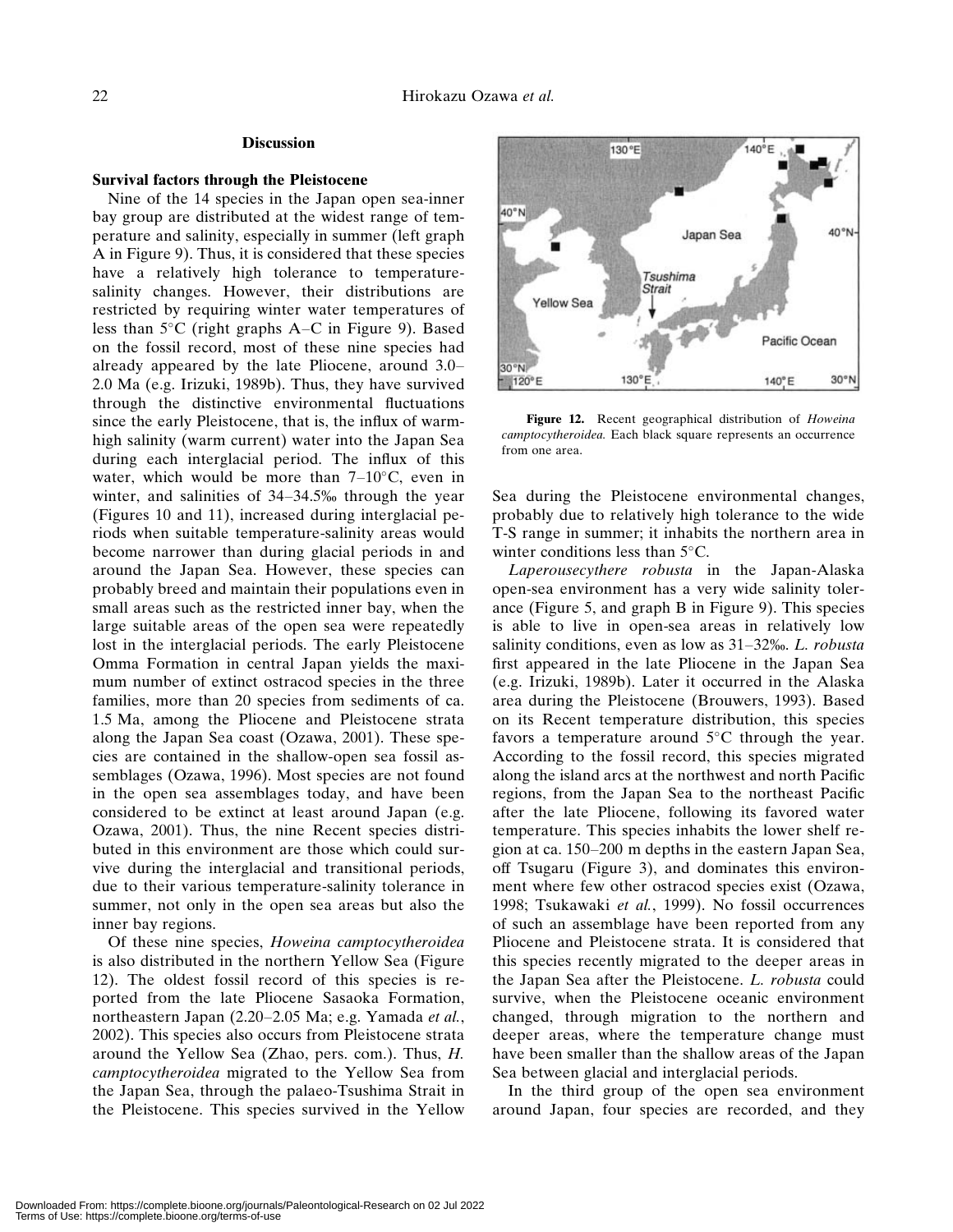

Figure 13. Geographical distribution of the two species of Daishakacythere in Recent and Pliocene-Pleistocene fossil records. See the text for literature cited.

survived during the Pleistocene. On the other hand, many species in the three families became extinct after 1.5 Ma in the Japan Sea (Ozawa, 2001). These four species flourished in the shallow-open sea during 1.2– 0.4 Ma, replacing many extinct species in the same families. Thus the species composition of the opensea ostracod assemblages changed considerably during this period (Ozawa, 2001). For example, the two species of Daishakacythere first appeared around 1.2 Ma, and flourished after 0.8 Ma at the latest in the Japan Sea (e.g. Tabuki, 1986). The distribution of Baffinicythere robusticostata expanded after 0.4 Ma in the Japan Sea (e.g. Irizuki, 1996a). The flux of warm water from the south during the interglacial periods became similar to the modern situation after 1.25 Ma (Kamiya et al., 1996; Kitamura et al., 2001; Ozawa and Kamiya, 2001). This event would produce an oceanic environment in this shallow sea, attaining temperatures of up to  $20^{\circ}$ C in summer and high salinity of 34‰ through the year. These species could invade and inhabit the newly appearing temperature-salinity conditions in the open sea after 1.25 Ma, and flourished there, replacing the extinct species. They have survived until today in the open sea along the Japan Sea.

The continuous presence of two Daishakacythere species only in the Japan Sea suggests that the modern salinity and oxygen levels of the northern Japan Sea existed during Pleistocene glacial periods. Suitable environmental conditions would have been maintained even during maximum glacial periods in the Japan Sea. The conditions are characterized by high salinity, around  $34\%$  (Figure 7) and high dissolved oxygen, 6–9 ml/l (e.g. Kuwahara, 1990). The fossil records of Daishakacythere characteristically exist from shallowmarine strata along the Japan Sea coast (e.g. Tabuki, 1986). In Figure 13, occurrences of Daishakacythere in Recent and fossil data are shown. Fossil records are cited from the literatures (Ishizaki, 1966, 1983; Ishizaki and Kato, 1976; Yajima, 1978, 1982, 1987; Ishizaki and Matoba, 1985; Ikeya et al., 1985; Tabuki, 1986; Hanai and Yamaguchi, 1987; Paik and Lee, 1988; Nakao, 1993; Cronin et al., 1994; Ozawa et al., 1995; Irizuki, 1993, 1996b; Ozawa, 1996; Kamiya et al., 1996, 2001; Tsukawaki et al., 2000; Nakao et al., 2001; Kamiya, unpublished data). Recent data were compiled from the same literature for Figure 8. The two Daishakacythere species first appeared around 1.2 Ma in northern Japan waters (e.g. Hanai and Yamaguchi,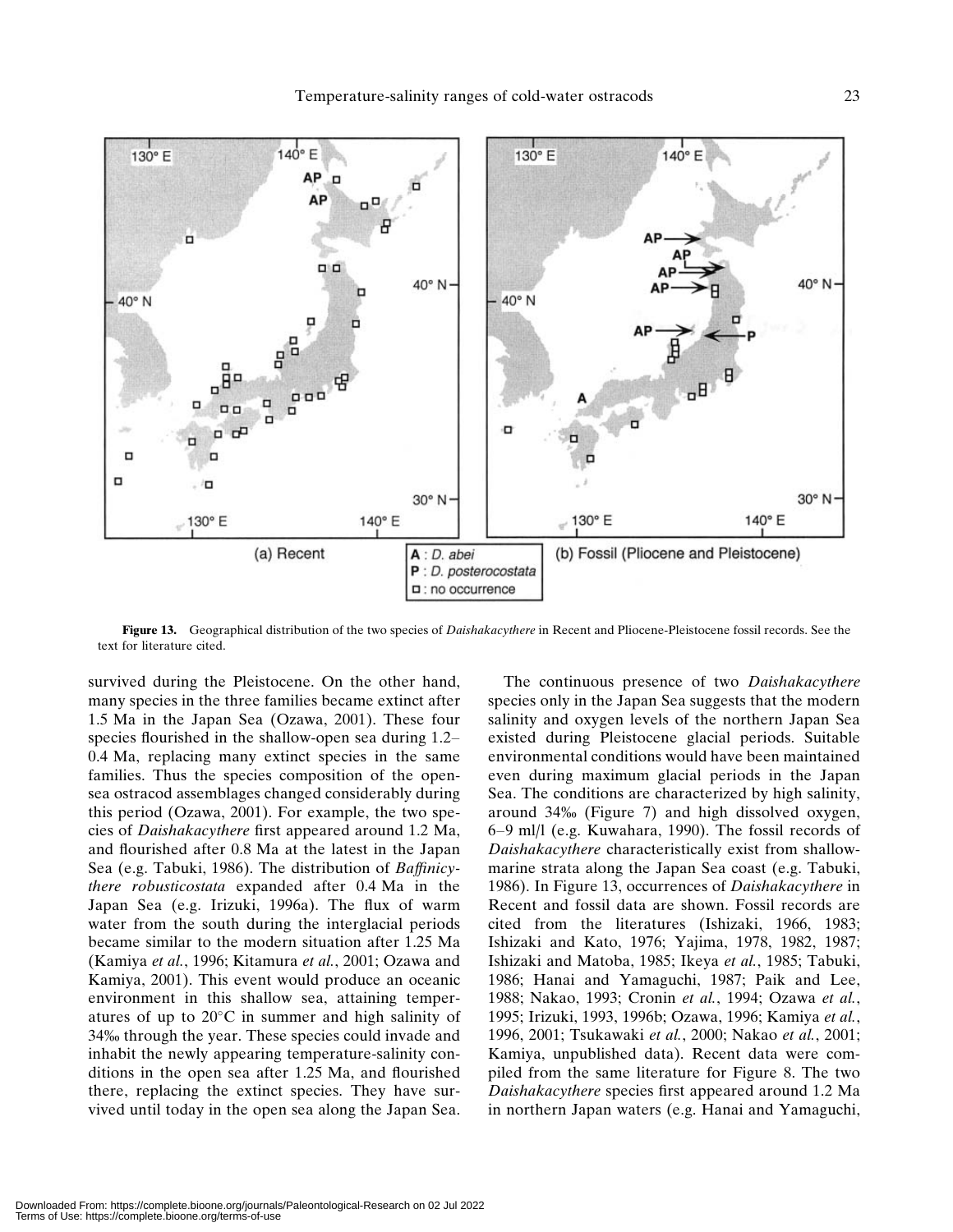1987; Sugawara et al., 1997). The youngest fossil record was reported from the southernmost area in the post-middle Pleistocene record (Ozawa, 2000; Tsukawaki et al., 2000) (Figure 13).

Tada (1994) published a model of the water mass in the Japan Sea during glacial periods, which does not suggest suitable conditions for the survival of these species. His study is based on the planktic fossil faunas and floras from hemipelagic core sediments of ca. 3,000 m water depths in the central sea. His model consists of two water layers: a low salinity water cap with fresh water input at the surface and anoxic deeper water. If his model is correct, these two Daishakacythere species could not inhabit either water mass, because they require both high salinity and oxygen conditions similar to the present. However, these two species have survived since the Pleistocene only in the Japan Sea (Figure 13). Therefore, it is possible that high salinity, around 34‰ but not an anoxic environment, was maintained in the shallow area in a part of the Japan Sea in the glacial period.

This estimation is supported by studies on other Japan Sea faunas after the Pliocene, from which the existence of the high salinity and oxygenated water masses during the glacial periods since the middle Pleistocene and the Last Glacial period (18–15 ka) is inferred. One example is a study of the benthic gastropods Buccinidae and Ancistrolepidinae, with eight molluscan species in other families (Amano and Watanabe, 2001). Their study estimated that living water depths during glacial periods since the middle Pleistocene was ca. 100–400 m. Another example is the planktic radiolarian Ceratospyris borealis (Itaki et al., 1996; Itaki, 2001). These radiolarian studies inferred that the required depth of C. borealis in the Last Glacial Period was ca. 200–300 m or shallower than 160 m. Two Recent Daishakacythere ostracod species are found from ca. 20–100 m in the northern Japan Sea (Figure 3). Thus, it is highly probable that these ostracods have survived in the bottom water on the shelf, and that a suitable high salinity and oxygen water mass existed along the coast even during the glacial period.

Based on these considerations, the fourteen Recent ostracod species in the three environments have survived in or around the Japan Sea through the Pleistocene, due to their wide temperature-salinity tolerance. The cold-water ostracods may be divided into those which survived and those which became extinct during the Pleistocene. The 14 species dealt with here belong to the former group. They have survived cyclic environmental changes, linked with the glacio-eustatic sealevel changes since the early Pleistocene, until today

in and around the Japan Sea. Species of the families Hemicytheridae and Cytheruridae, characteristically in open-sea fossil assemblages with no modern occurrences (e.g. Ozawa, 2001; Ozawa and Kamiya, 2001), could not survive the repeated environmental changes during the Pleistocene. They probably became extinct due to relatively low tolerance to the large T-S fluctuations.

## Cold-water environment in the palaeo-Japan Sea

Previous studies of water conditions in the shallow sea where high-diversity benthic faunas flourished during glacial periods in the Pliocene and Pleistocene Japan Sea have given us a broad view of the cold or cool-water conditions. An example of the palaeotemperature in the shallow-cold water area in the early Pleistocene is given by Amano (1993), who estimated the specific range based on the species compositions of the molluscan Mizuhopecten-Glycymeris assemblage from 10 strata along the coast. Amano showed only the annual surface water temperature, and stated that these estimated values have several problems. Cronin et al. (1994) estimated the palaeobenthic temperature in summer and winter in the shallow sea (estimated 20–40 m depth) for glacial periods in the late Pliocene 2.7–2.3 Ma. They investigated the fossil ostracods, including many cold-water species in the three families from the Yabuta Formation, central Japan, using the Modern Analog Technique method (MAT) of dissimilarity coefficients to compare Recent and fossil assemblages around Japan. Their estimated palaeo-temperature is ca.  $15-17^{\circ}$ C in summer and  $4-7^{\circ}$ C in winter for the eight glacial periods. However, these estimates were based on Recent data containing very few cold-water ostracods in three families, so their temperature estimates have some problems. Data on the Recent distribution of cold-water ostracods around Japan has increased since the latter half of the 1990's. These ostracods inhabit a relatively wide range of summer temperature (0–  $20^{\circ}$ C) and low winter temperature range (less than  $5^{\circ}$ C) (Figure 9). Therefore we consider Cronin *et al.*'s winter temperature range of  $4-7^{\circ}$ C to be slightly high, and their summer temperature range of  $15-17^{\circ}$ C to be too high.

Most of these 14 species belong to genera such as Baffinicythere, Finmarchinella and Hemicythere, which inhabit higher latitudes than the Japan Sea today (e.g. Tabuki, 1986). These ostracods often occur together as fossils with the Omma-Manganji molluscan fauna, generally cold-water or cold-current species, from the Pliocene and Pleistocene strata (e.g. Cronin and Ikeya, 1987). Based on the temperature ranges deter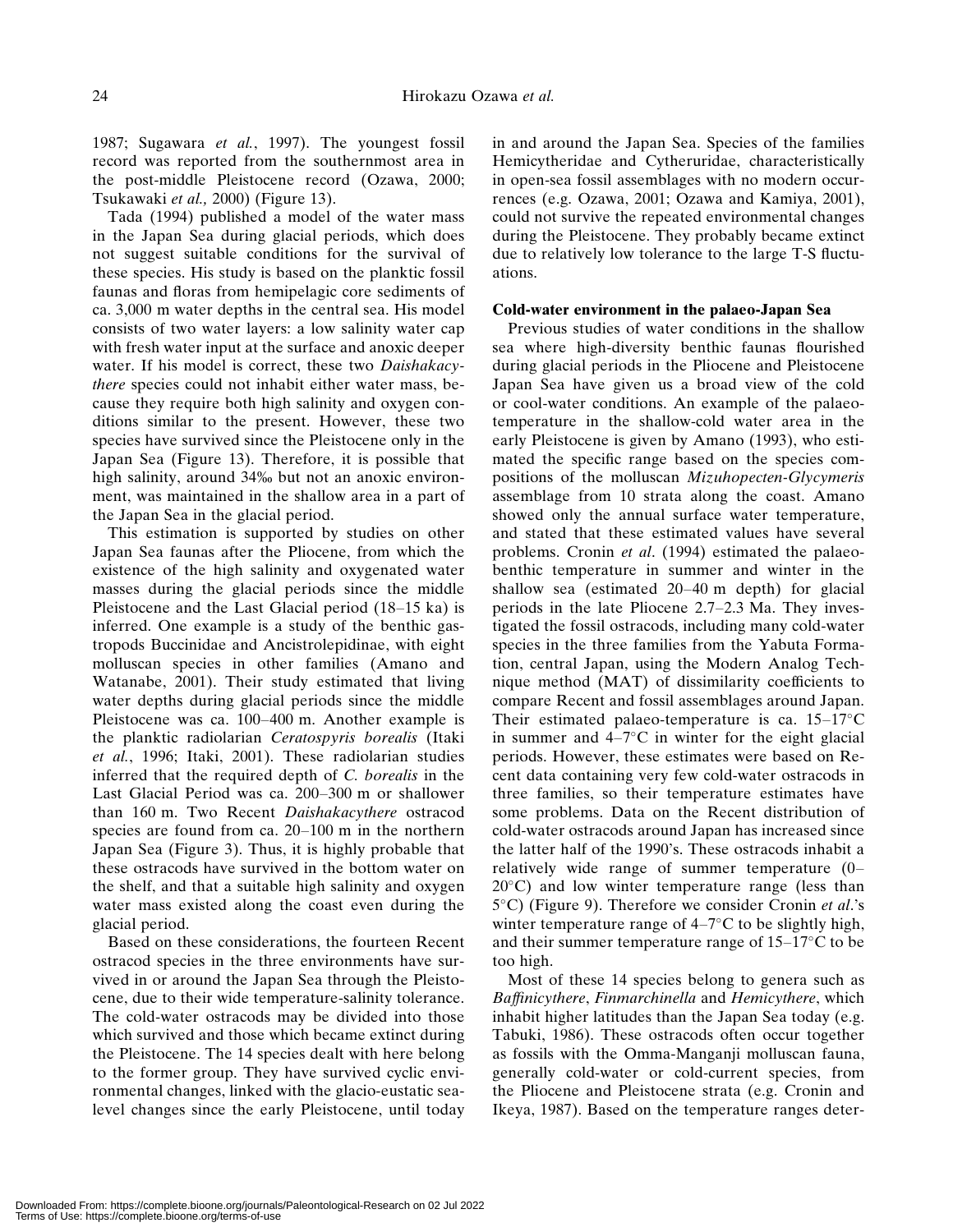mined in this study, the greatest difference with the warm Tsushima Current Water region, e.g., on the continental shelf at the southern to eastern Japan Sea, is the winter temperature (Figure 11). The Pliocene and Pleistocene fossil assemblages containing summer temperatures of these 14 species are inferred to have winter temperatures of  $0-5^{\circ}$ C, and  $0-5^{\circ}$ C or less than  $20^{\circ}$ C in summer. The low temperature, especially in winter, has obstructed colonization by species which favor warm-current water, defined as greater than 7–  $10^{\circ}$ C, even in winter (Figure 11). Thus, the appearance of the fossil assemblages containing abundant cold-water ostracods with few warm-water species suggests intense cold-water conditions for many years.

Winter temperatures of  $0-5^{\circ}$ C are probably important for survival of these 14 species. The water depth difference is not as significant, since the distribution of such species in the Japan-Alaska open sea group was reported from a wide depth range ca. 20–500 m (Figure 7).

A winter temperature of less than  $5^{\circ}$ C and salinity less than 34% through the year for the 14 cold-water species in the three families in the Omma-Manganji ostracod fauna are the key factors for the interpretation of shallow-sea environments during glacial periods in the Pliocene and Pleistocene Japan Sea.

#### Acknowledgements

We wish to thank to N. Ikeya (Shizuoka University), A. Omura, M. Kato, T. Hasegawa (Kanazawa University) and all the members of Geological Laboratory of Kanazawa University for their valuable suggestions. Thanks are also due to A. Tsukagoshi (Shizuoka University), A. Nojo (Hokkaido University of Education), B. Zhou (Shanghai Museum of Natural History), K. Yamada (Kanazawa University), and Q.-H. Zhao (Tongji University) for giving much information of ostracod distribution and kindly loaning samples. We extend our thank to R.J. Smith (Natural History Museum, London) and I. Boomer (University of Newcastle) for correcting the manuscript, and Y. Tanimura (National Science Museum, Tokyo) and T. Sato (Kanazawa University) for assisting us in preparing the manuscript. Constructive reviews and much advice by T. Irizuki (Shimane University) and E.M. Brouwers (U.S. Geological Survey) helped us to improve the manuscript.

#### References

Abe, K., 1983: Population structure of Keijella bisanensis

(Okubo) (Ostracoda, Crustacea) – an inquiry into how far the population structure will be preserved in the fossil record. University Museum, University of Tokyo Bulletin, vol. 20, p. 443–488.

- Amano, K., 1993: An attempt to estimate the paleotemperature based on the analysis of boreal fossil molluscan assemblages – On the early Pleistocene Omma-Manganji fauna. Fossils (Palaeontological Society of Japan), no. 55, p. 34–48. (in Japanese with English abstract)
- Amano, K. and Watanabe, M., 2001: Taxonomy and distribution of Plio-Pleistocene Buccinum (Gastropoda) in northeast Japan. Paleontological Research, vol. 5, no. 3, p. 215– 226.
- Bodergat, A.M. and Ikeya, N., 1988: Distribution of Recent Ostracoda in Ise and Mikawa Bays, Pacific coast of Central Japan. In, Hanai, T., Ikeya, N. and Ishizaki, K. eds., Evolutionary Biology of Ostracoda – Its fundamentals and applications, p. 413–428. Kodansha, Tokyo and Elsevier, Amsterdam.
- Brouwers, E.M., 1988: Palaeobathymetry on the continental shelf based on example using ostracods from the Gulf of Alaska. In, P.D. De Deckker, J.-P. Colin and J.-P. Peypouquet eds., Ostracoda in the Earth Sciences, p. 55– 76. Elsevier, Amsterdam.
- Brouwers, E.M., 1990: Systematic paleontology of Quaternary ostracode assemblages from the Gulf of Alaska, Part 1, Families Cytherellidae, Bairdiidae, Cytheridae, Leptocytheridae, Limnocytheridae, Eucytheridae, Krithidae, Cushmanideidae. U.S. Geological Survey Professional Paper, vol. 1510, p. 1–43.
- Brouwers, E.M., 1993: Systematic paleontology of Quaternary ostracode assemblages from the Gulf of Alaska, Part 2: Families Trachyleberididae, Hemicytheridae, Loxoconchidae, Paracytheridae. U.S. Geological Survey Professional Paper, vol. 1531, p. 1–47.
- Chinzei, K., 1978: Neogene molluscan faunas in the Japanese Islands: An ecological and zoogeographical synthesis. The Veliger, vol. 21, no. 2, p. 155–170.
- Cronin, T.M., 1999: Principles of Paleoclimatology, 560 p. Columbia University Press, New York.
- Cronin, T.M., DeMartino, D.M., Dwyer, G.S. and Rodriguez-Lazaro, J., 1999: Deep-sea ostracode species diversity: response to late Quaternary climate changes. Marine Micropaleontology, vol. 37, p. 231–249.
- Cronin, T.M. and Ikeya, N., 1987: The Omma-Manganji ostracode fauna (Plio-Pleistocene) of Japan and the zoogeography of circumpolar species. Journal of Micropalaeontology, vol. 6, no. 2, p. 65–88.
- Cronin, T.M., Kitamura, A., Ikeya, N., Watanabe, M. and Kamiya, T., 1994: Late Pliocene climate change 3.4– 2.3 Ma: paleoceanographic record from the Yabuta Formation, Sea of Japan. Palaeogeography, Palaeoclimatology, Palaeoecology, vol. 108, p. 437–455.
- Frydl, P.M., 1982: Holocene ostracods in the southern Boso Peninsula. University Museum, University of Tokyo Bulletin, vol. 20, p. 61–140.
- Hanai, T. and Ikeya, N., 1991: Two new genera from the Omma-Manganji ostracode fauna (Plio-Pleistocene) of Japan – with a discussion of theoretical versus purely descriptive ostracode nomenclature. Transactions and Proceedings of Palaeontological Society of Japan, New Series, no. 163, p. 861–878.
- Hanai, T. and Yamaguchi, T., 1987: Plio-Pleistocene ostracod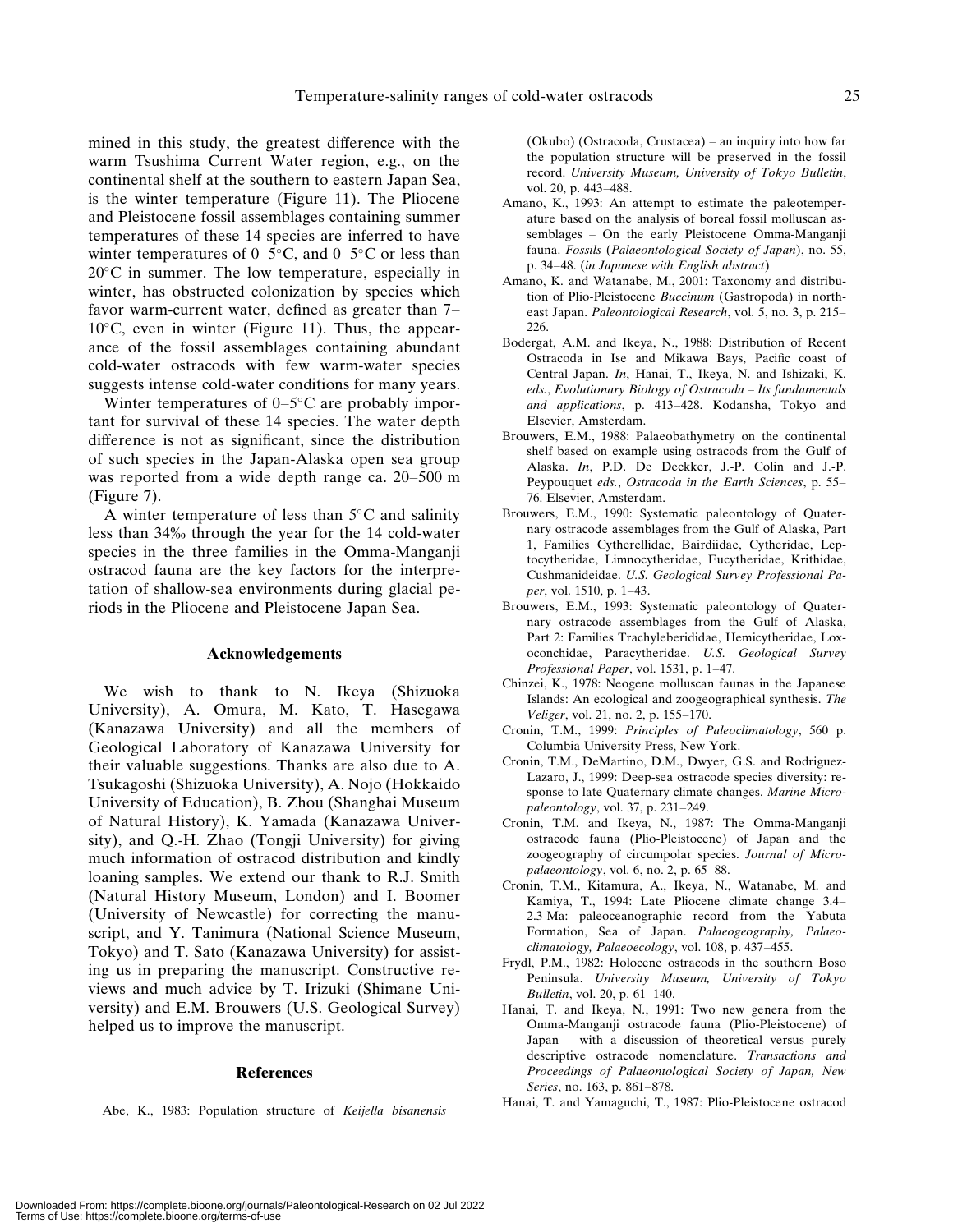fauna of Shimokita, Aomori Prefecture (preliminary report). Memoirs of National Science Museum, no. 20, p. 45–51. (in Japanese with English abstract)

- Ikehara, K., 1998: Paleoceanography of East Asian marginal seas – their environmental changes and its global linkage. Journal of Geography (Chigaku-zassi), vol. 107, p. 234– 257. (in Japanese with English abstract)
- Ikeya, N. and Cronin, T.M., 1993: Quantitative analysis of Ostracoda and water masses around Japan: Application to Pliocene and Pleistocene paleoceanography. Micropaleontology, vol. 39, no. 3, p. 263–281.
- Ikeya, N. and Hanai, T., 1982: Ecology of Recent ostracodes in the Hamana-ko region, the Pacific coast of Japan. University Museum, University of Tokyo Bulletin, vol. 20, p. 15–59.
- Ikeya, N. and Itoh, H., 1991: Recent Ostracoda from the Sendai Bay region, Pacific coast of northeastern Japan. Report of Faculty of Science, Shizuoka University, vol. 25, p. 93–141.
- Ikeya, N., Okubo, I., Kitazato, H. and Ueda, H., 1985: Shizuoka (Pleistocene and living Ostracoda, shallow marine, brackish and fresh water). In, Ikeya, N. ed., Guidebook of Excursions for the 9th International Symposium of Ostracoda, Shizuoka; Excursion 4, p. 1–32. Organising committee of 9th ISO, Shizuoka.
- Ikeya, N. and Suzuki, C., 1992: Distributional patterns of modern ostracodes off Shimane Peninsula, southwestern Japan Sea. Report of Faculty of Science, Shizuoka University, vol. 26, p. 91–137.
- Ikeya, N., Zhou, B.C. and Sakamoto, J., 1992: Modern ostracode fauna from Otsuchi Bay, the Pacific coast of Northeastern Japan. In, Ishizaki, K. and Saito, T. eds., Centenary of Japanese Micropaleontology, p. 339–354. Terra Scientific Publishing Company, Tokyo.
- Irizuki, T., 1989a: Recent ostracode assemblages off Noto Peninsula and Toyama Bay. In, Arita, M. and Okamura, Y. eds., Research on submarine geology of the continental shelf around southwest Japan, p. 137–144. Geological Survey of Japan, Tsukuba. (in Japanese)
- Irizuki, T., 1989b: Fossil ostracode assemblages from the Pliocene Sasaoka Formation, Akita City, Japan – with reference to sedimentological aspects. Transactions and Proceedings of Palaeontological Society of Japan, New Series, no. 156, p. 296–318.
- Irizuki, T., 1993: Morphology and taxonomy of some Japanese hemicytherin Ostracoda – with particular reference to ontogenetic changes of marginal pores. Transactions and Proceedings of Palaeontological Society of Japan, no. 170, p. 186–211.
- Irizuki, T., 1996a: Ontogenetic change in valve characters in three new species of Baffinicythere (Ostracoda, Crustacea) from Northern Japan. Journal of Paleontology, vol. 70, p. 450–462.
- Irizuki, T., 1996b: Lithology and Ostracoda from the Pliocene Tentokuji Formation along the southern marginal area of Mt. Taiheizan, Akita Prefecture, Northeast Japan. Bulletin of Aichi University of Education, vol. 45 (Natural Science), p. 23–32.
- Irizuki, T., Fujiwara, O. and Fuse, K., 1999: Taphonomy of fossil ostracode assemblages in Holocene deposits on the Miura Peninsula, central Japan. Memoirs of the Geological Society of Japan, no. 54, p. 99–116. (in Japanese with English abstract)
- Ishizaki, K., 1966: Miocene and Pliocene Ostracodes from the Sendai area, Japan. Tohoku University, Science Report, 2nd series, vol. 37, no. 2, p. 131–163.
- Ishizaki, K., 1968: Ostracodes from Uranouchi Bay, Kochi Prefecture, Western Honshu, Japan. Tohoku University, Science Report, 2nd series, vol. 40, no. 1, p. 1–45.
- Ishizaki, K., 1969: Ostracodes from Shinjiko and Nakanoumi, Shimane Prefecture, Western Honshu, Japan. Tohoku University, Science Report, 2nd series, vol. 41, no. 2, p. 197–224.
- Ishizaki, K., 1971: Ostracodes from Aomori Bay, Aomori Prefecture, Northeast Honshu, Japan. Tohoku University, Science Report, 2nd series, vol. 43, no. 1, p. 59–97.
- Ishizaki, K., 1981: Ostracodes from the East China Sea. Tohoku University, Science Report, 2nd series, vol. 51, nos. 1/2, p. 37–65.
- Ishizaki, K., 1983: Ostracoda from the Pliocene Ananai Formation, Shikoku, Japan – Description. Transactions and Proceedings of Palaeontological Society of Japan, no. 131, p. 135–158.
- Ishizaki, K. and Irizuki, T., 1990: Distribution of bathyal ostracodes in sediments of Toyama Bay, Central Japan. Courier Forschungsinstitut Senckenberg, vol. 123, p. 53–67.
- Ishizaki, K. and Kato, M., 1976: The basin development diluvium Furuya Mud basin, Shizuoka Prefecture, Japan, based on faunal analysis of fossil ostracodes. Progress in Micropaleontology, p. 118–143. Micropaleontology Press, New York.
- Ishizaki, K. and Matoba, Y., 1985: Akita (Early Pleistocene cold, shallow water Ostracoda). In, Ikeya, N. ed., Guidebook of Excursions for the 9th International Symposium of Ostracoda, Shizuoka; Excursion 5, p. 1–12. Organising committee of 9th ISO, Shizuoka.
- Itaki, T., 2001: Changes of the radiolarian living depth in the Japan Sea since the last glacial period: Its response to the environmental changes. Abstracts of the 2001 Annual Meeting of Geological Society of Japan, p. 8. (in Japanese)
- Itaki, T., Funakawa, T. and Motoyama, I., 1996: Changes in the radiolarian communities in the northeast part of Japan Sea, off Shakotan, Hokkaido, since the last glacial age. Preliminary Reports on Researches in the 1995 Fiscal Year, p. 171–185. Geological Survey of Japan, Tsukuba. (in Japanese)
- Itoh, H., 1996a: Recent ostracode fauna off Rebun Island and Abashiri area in northern Hokkaido, northern Japan. Abstracts of the 1996 Annual Meeting of the Palaeontological Society of Japan, p. 142. (in Japanese)
- Itoh, H., 1996b: Recent ostracode fauna in Lake Saroma in eastern Hokkaido, northern Japan – preliminary report. In, Takayasu, K. ed., Report of environmental changes in the brackish water area based on the sediments from brackish lagoons, p. 100–107. Shimane University, Matsue. (in Japanese)
- Itoh, H., 1998: Recent ostracode fauna in the Lakes Saroma and Abashiri, northeastern Hokkaido, northern Japan. Abstracts with Programs, the 1998 Annual Meeting, the Palaeontological Society of Japan, p. 128. (in Japanese)
- Iwasaki, Y., 1992: Ostracod assemblages from the Holocene deposits of Kumamoto, Kyusyu. Kumamoto Journal of Science, Geology, vol. 13, no. 2, p. 1–12. (in Japanese with English abstract)
- Kamiya, T., Ozawa, H. and Kitamura, A., 1996: Paleo-water mass structure during the deposition of middle part of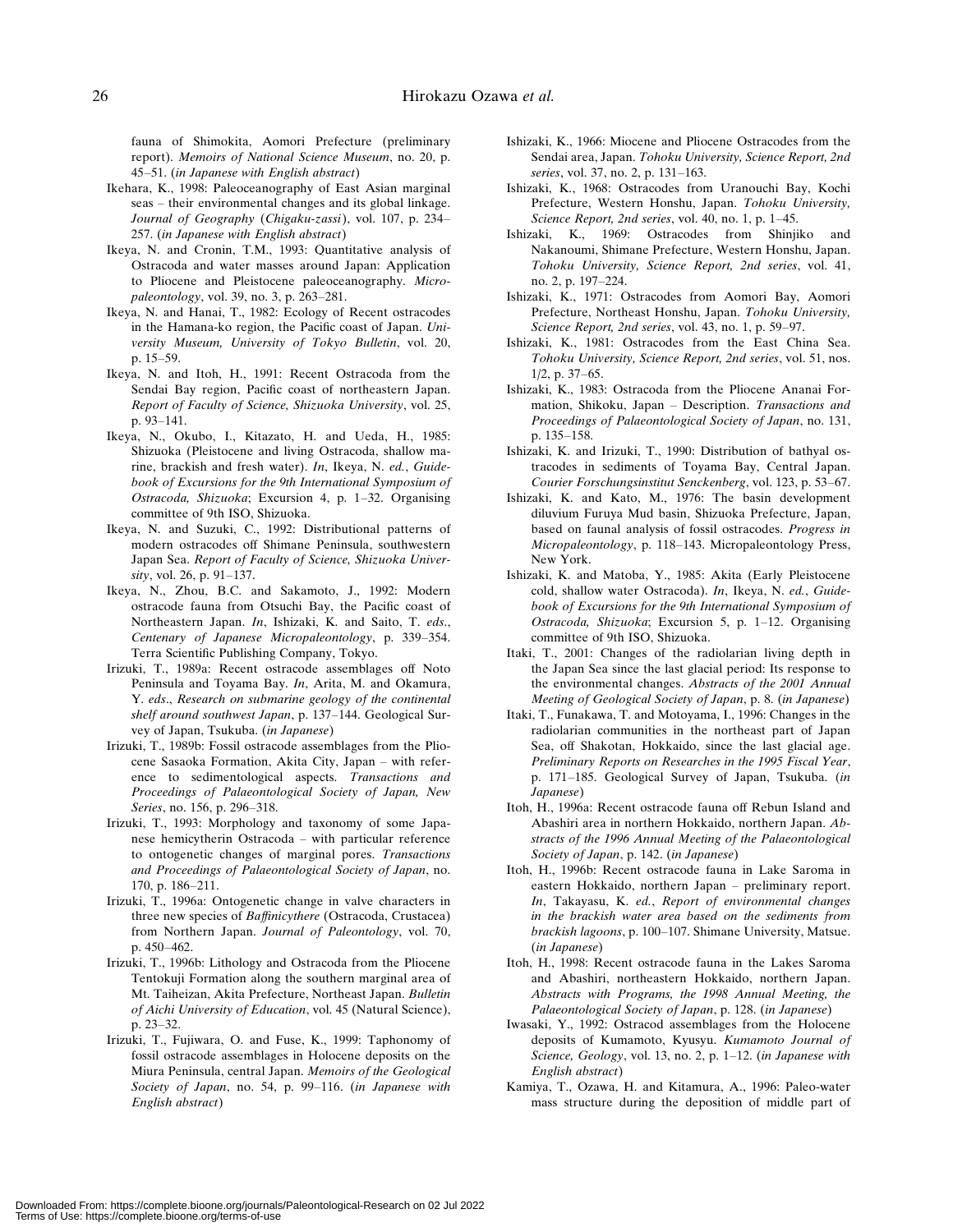the Omma Formation based on the change of ostracode assemblage. Hokuriku Geological Institute Report, no. 5, p. 145–165. (in Japanese with English abstract)

- Kamiya, T., Ozawa, H. and Obata, M., 2001: Quaternary and Recent marine Ostracoda in Hokuriku district, the Japan Sea coast. In, Ikeya, N. ed., Field Excursion Guidebook for the 14th International Symposium of Ostracoda, Shizuoka, p. 73–106. Organising committee of 14th ISO, Shizuoka.
- Kamiya, T., Ozawa, H., Tsukawaki, S. and Kato, M., 1997: Ostracode assemblages off Oki Islands and Kanazawa before the accident of heavy oil flooding – Basic data for estimate of the pollution and recovery of ecological system. Emergency investigation of the pollution and recovery from the accident of heavy oil flooding in the Japan Sea – Preliminary report, p. 76–92. Graduate School of Natural Science and Technology, Kanazawa University, Kanazawa. (in Japanese)
- Kitamura, A., Kondo, Y., Sakai, H. and Horii, M., 1994: Cyclic changes in lithofacies and molluscan content in the early Pleistocene Omma Formation, central Japan related to the 41,000-year orbital obliquity. Palaeogeography, Palaeoclimatology, Palaeoecology, vol. 112, p. 345–361.
- Kitamura, A., Takano, O., Takata, H. and Omote, H., 2001: Late Pliocene-Pleistocene paleoceanographic evolution of the Sea of Japan. Palaeogeography, Palaeoclimatology, Palaeoecology, vol. 172, p. 81–98.
- Kuwahara, A., 1990: Chemical features of coastal area of Sanin region (Chapter 34-III). In, Coastal Oceanography Research Committee, Oceanographical Society of Japan ed., Coastal oceanography of Japanese Islands/Supplementary volume, p. 768–771. Tokai University Press, Tokyo. (in Japanese)
- Nagamine, F., Mitsuya, T., Amano, K., Takabayashi, N., Nara, Y., Shiratori, T., Yamamoto, M., Hamada, K., Fukikoshi, H. and Kindaichi, H., 1982: Report of the result for the research on the shallow sea survey lines (Mutsu bay), Fiscal year report of the preliminary project on the fishery and marine condition. Report of Aomori Prefectural Fishery and Aquiculture Center, p. 1–24. (in Japanese)
- Nakamura, H., Moroi, M. and Hamano, S., 1997: Meteorological and oceanographical measurements at Akkeshi MBS in 1996. Activity report in 1996, Akkeshi Marine Biological Station, Hokkaido University, p. 20–34.
- Nakao, K., 1993: Distribution of molluscan assemblages of the Pleistocene Toriyamahama Formation in the Miyazaki Plain. Quaternary Research (Daiyonki-Kenkyu), vol. 32, p. 157–170. (in Japanese with English abstract)
- Nakao, Y., Tanaka, G. and Yamada, S., 2001: Pleistocene and living marine Ostracoda in Shizuoka district, Japan. In, Ikeya, N. ed., Field Excursion Guidebook for the 14th International Symposium of Ostracoda, Shizuoka, p. 127– 147. Organising committee of 14th ISO, Shizuoka.
- Nakao, Y. and Tsukagoshi, A., 2002: Brackish-water Ostracoda (Crustacea) from the Obitsu River Estuary, central Japan. Species Diversity, vol. 7, p. 67-115.
- Nishimura, S., 1966: The zoological aspects of the Japan Sea, part III. Publications of Seto Marine Biological Laboratory, vol. 13, no. 5, p. 365–384.
- Oba, T., Kato, M., Kitazato, H., Koizumi, I., Ohmura, A., Sakai, T. and Takayama, T., 1991: Paleoenvironmental changes in the Japan Sea during the last 85,000 years. Paleoceanography, vol. 6, p. 499–518.
- Okada, Y., 1979: Stratigraphy and Ostracoda from the Late

Cenozoic strata of the Oga Peninsula, Akita Prefecture. Transactions and Proceedings of the Palaeontological Society of Japan, New Series, no. 115, p. 143–173.

- Okubo, I., 1980: Taxonomic studies on Recent marine podocopid Ostracoda from the Inland Sea of Seto. Publications of Seto Marine Biological Laboratory, vol. 25, nos. 5/6, p. 389–443.
- Otuka, Y., 1939: Tertiary crustal deformations in Japan; with short remarks on Tertiary palaeogeography. In, Aoki, R. ed., Jubilee Publication Commemorating Professor H. Yabe's 60th Birthday, p. 481–519. Sasaki-Insatsu, Sendai.
- Ozawa, H., 1996: Ostracode fossils from the late Pliocene to early Pleistocene Omma Formation in the Hokuriku district, central Japan. Science Report of Kanazawa University, vol. 41, no. 2, p. 77–115.
- Ozawa, H., 1998: Geographical differences of vertical distribution of the Recent ostracode assemblages in the Japan Sea. Abstracts with programs, the 1998 Annual Meeting, the Palaeontological Society of Japan, p. 39. (in Japanese)
- Ozawa, H., 2000: Regional division along the Japan Sea coasts based on the recent ostracode species distribution, and its application to the past example. Abstracts with programs, the 2000 Annual Meeting, the Palaeontological Society of Japan, p. 34. (in Japanese)
- Ozawa, H., 2001: Diversity changes of the Plio-Pleistocene ostracod fauna from the Japan Sea in relation to glacioeustatic sea-level change. Programs and abstracts of the 14th International Symposium on Ostracoda, Shizuoka, p. 17.
- Ozawa, H., 2003a: Japan Sea ostracod assemblages in surface sediments: their distribution and relationships to water mass properties. Paleontological Research, vol. 7, no. 3, p. 257–274.
- Ozawa, H., 2003b: Cold-water ostracod fossils from the southern and eastern margins of the Japan Sea. Journal of Geological Society of Japan, vol. 109, p. 459–465.
- Ozawa, H., Ikehara, K. and Katayama, H., 1999: Recent ostracode fauna in the northeastern part of the Japan Sea, off northwestern Hokkaido. In, Ikehara, K. and Okamura, Y. eds., Comprehensive study on environmental changes in the western Hokkaido coastal area and study on evaluation of marine active faults, p. 103–117. Geological Survey of Japan, Tsukuba. (in Japanese)
- Ozawa, H. and Kamiya, T., 2001: Palaeoceanographic records related to glacio-eustatic fluctuations in the Pleistocene Japan Sea coast, based on ostracods from the Omma Formation. Palaeogeography, Palaeoclimatology, Palaeoecology, vol. 170, p. 27–48.
- Ozawa, H., Kamiya, T. and Tsukagoshi, A., 1995: Ostracode evidence for the paleoceanographic changes of the middle Pleistocene Jizodo and Yabu Formations in the Boso Peninsula, central Japan. Science Report of Kanazawa University, vol. 40, nos. 1/2, p. 9–37.
- Paik, K.H. and Lee, E.H., 1988: Plio-Pleistocene Ostracods from the Sogwipo Formation, Cheju Island, Korea. In, Hanai, T., Ikeya, N. and Ishizaki, K. eds., Evolutionary Biology of Ostracoda – Its fundamentals and applications, p. 541–556. Kodansha, Tokyo and Elsevier, Amsterdam.
- Schornikov, E.I., 1974: On the study of Ostracoda (Crustacea) from the intertidal zone of the Kuril Islands. Academy of Sciences of the USSR, Far Eastern Scientific Center Institute of Marine Biology, Collected Works, no. 1, p. 137–214. (in Russian with English abstract)